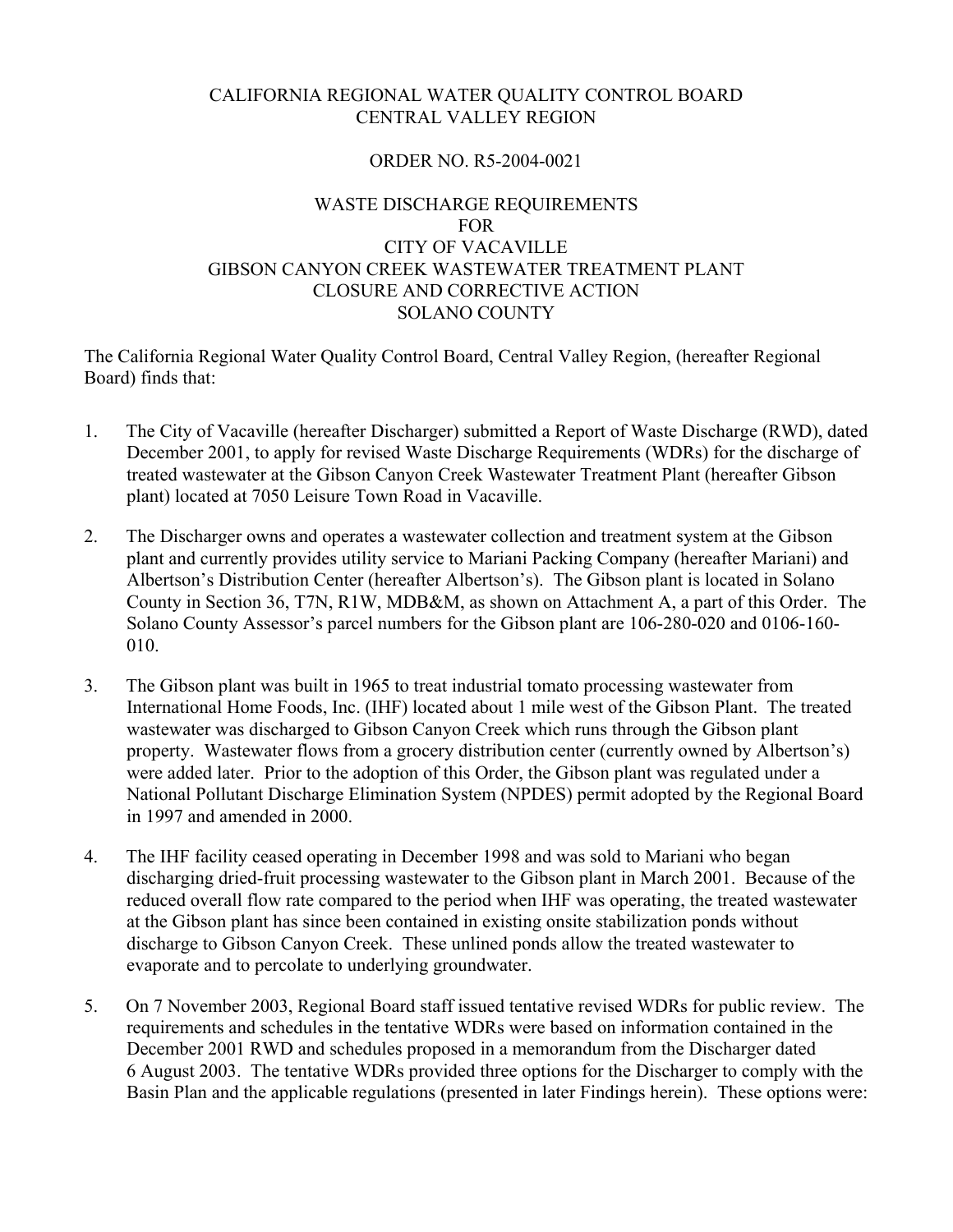- a. Provide treatment plant modifications and/or plans to reduce wastewater salinity and other constituents-of-concern in ponds to levels less than would require containment as designated waste; or
- b. Design and install liner systems in the ponds that will receive designated waste in accordance with the prescriptive standards and performance goals of Title 27, California Code of Regulations (Title 27) for Class II waste management units; or
- c. Discontinue wastewater discharge and close the treatment plant and ponds.
- 6. Following a 19 December 2003 meeting with Regional Board staff, the Discharger submitted a 29 December 2003 letter commenting on the tentative WDRs stating that they intend to close the Gibson plant. The letter stated that the domestic flows from Albertson's and Mariani would be routed to Vacaville's Easterly treatment plant by December 2005. The letter also stated that Mariani anticipates ceasing discharge of dried-fruit processing wastewater to the Gibson plant by December 2004 pending WDRs and a Solano County Use Permit for discharge of their industrial wastewater to land. Therefore, pursuant to the Discharger's request, these WDRs require closure of the Gibson plant following their submittal of a Final Closure Plan by November 2005.

# **DESCRIPTION OF TREATMENT FACILITIES**

- 7. The treatment system at the Gibson plant generally consists of two aeration basins and two stabilization ponds as described in the RWD and as shown on Attachment B, a part of this Order. The treatment plant includes chlorination and dechlorination facilities that are not currently in use.
- 8. The RWD describes the two aeration basins. The basins are designated as the West Aeration Basin and the East Aeration Basin. The volume of each basin is 3 million gallons and they are each equipped with six 25 horsepower brush-type aerators. The Discharger reports that the total five-day Biochemical Oxygen Demand (hereafter BOD) loading capacity for both basins is 10,543 pounds per day with one aerator unit out of service. The purpose of the aeration basins is to reduce the BOD of the wastewater. The Discharger has reported that the aeration basins are cement lined.
- 9. The RWD also describes the two stabilization ponds. The ponds are designated as the North Pond and the South Pond. The maximum operating volume of the North Pond is reported to be 75.6 acre-feet and the maximum operating volume of the South Pond is reported to be 63.6 acre-feet, each at an operating depth of six feet (with an additional 2 feet of freeboard). The stabilization ponds occupy roughly 24 acres combined. The purpose of the stabilization ponds, as described in the RWD, is to function as storage ponds without discharge of effluent to Gibson Canyon Creek. The stabilization ponds are not lined.
- 10. The Discharger has not reported information regarding the geology at Gibson plant.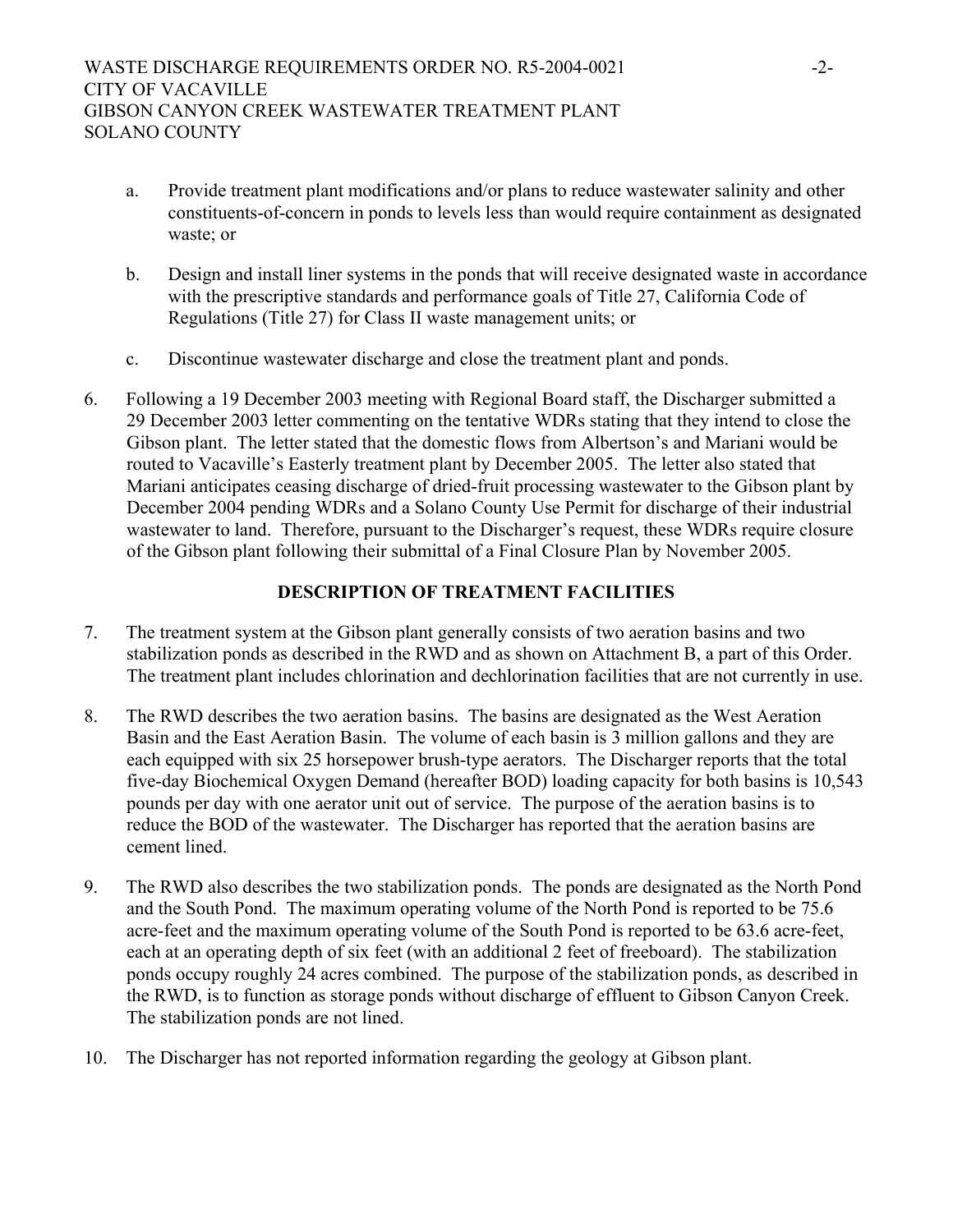## **WASTEWATER CHARACTERISTICS**

- 11. The Discharger submitted data from wastewater samples collected at the Gibson plant in the RWD and in self-monitoring reports. Information reported by the Discharger indicates that the discharge at the Gibson plant is approximately 98% industrial wastewater and 2% sewage. During the period that Mariani has been operating, the average flow rate at the Gibson plant has been 0.130 million gallons per day (MGD) based on monthly averages.
- 12. The Discharger collects wastewater samples at the influent to the treatment plant; at the discharge to the stabilization ponds following treatment in the aeration ponds; and at a point within the North Pond. The constituents measured or analyzed at these locations include electrical conductivity (EC), total dissolved solids (TDS), BOD, total suspended solids (TSS), ammonia, total Kjeldahl nitrogen (TKN) and phosphorous.
- 13. The influent wastewater contains high levels of BOD and suspended solids derived from the industrial wastewater flows to the Gibson plant. The BOD concentrations in influent samples average about 6,400 mg/l during the period of December 2001 to September 2003. The BOD in North Pond samples averages about 50 mg/l during the same period. The treatment plant is designed to reduce BOD and suspended solids to acceptable levels due to its historical discharges to surface water.
- 14. Although not fully characterized, the wastewater also contains constituents that contribute to its salinity. The influent has TDS concentrations that average about 3,400 mg/l during the period of December 2001 to September 2003. TDS data from the ponds is not available. The average EC for the Gibson plant influent is 1,940 umhos/cm. The average EC of wastewater in the North Pond from these data is 1,600 umhos/cm. Table 1 in the Information Sheet attached to this Order presents wastewater EC data submitted by the Discharger since Mariani began discharging wastewater to the Gibson plant in 2001 (previous data is also available). The treatment plant is not currently designed to treat or reduce salinity in the wastewater.
- 15. Of these two measurements of salinity, EC is less influenced by the presence of organic material in the wastewater and provides a more consistent measure of salinity between the influent wastewater, ponded wastewater, and groundwater. The TDS is also a useful measurement; however, the high BOD in the wastewater complicates the interpretation of the TDS data. Additional wastewater and groundwater characterization is required by this Order as implemented in the Monitoring and Reporting Program (MRP).
- 16. Other constituents such as ammonia, TKN and phosphorous are also elevated in the influent wastewater. This Order continues to require wastewater analysis for these constituents during the period the Gibson plant will continue operating. This Order does not require continued TSS analysis since there is no longer any discharge to surface water.
- 17. The Discharger has worked with both Mariani and Albertson's to reduce the salinity of wastewater coming into the Gibson plant. EC measurements of the influent to the North Pond indicate a reduction in salinity during 2003 compared with 2002; however, the EC of wastewater measured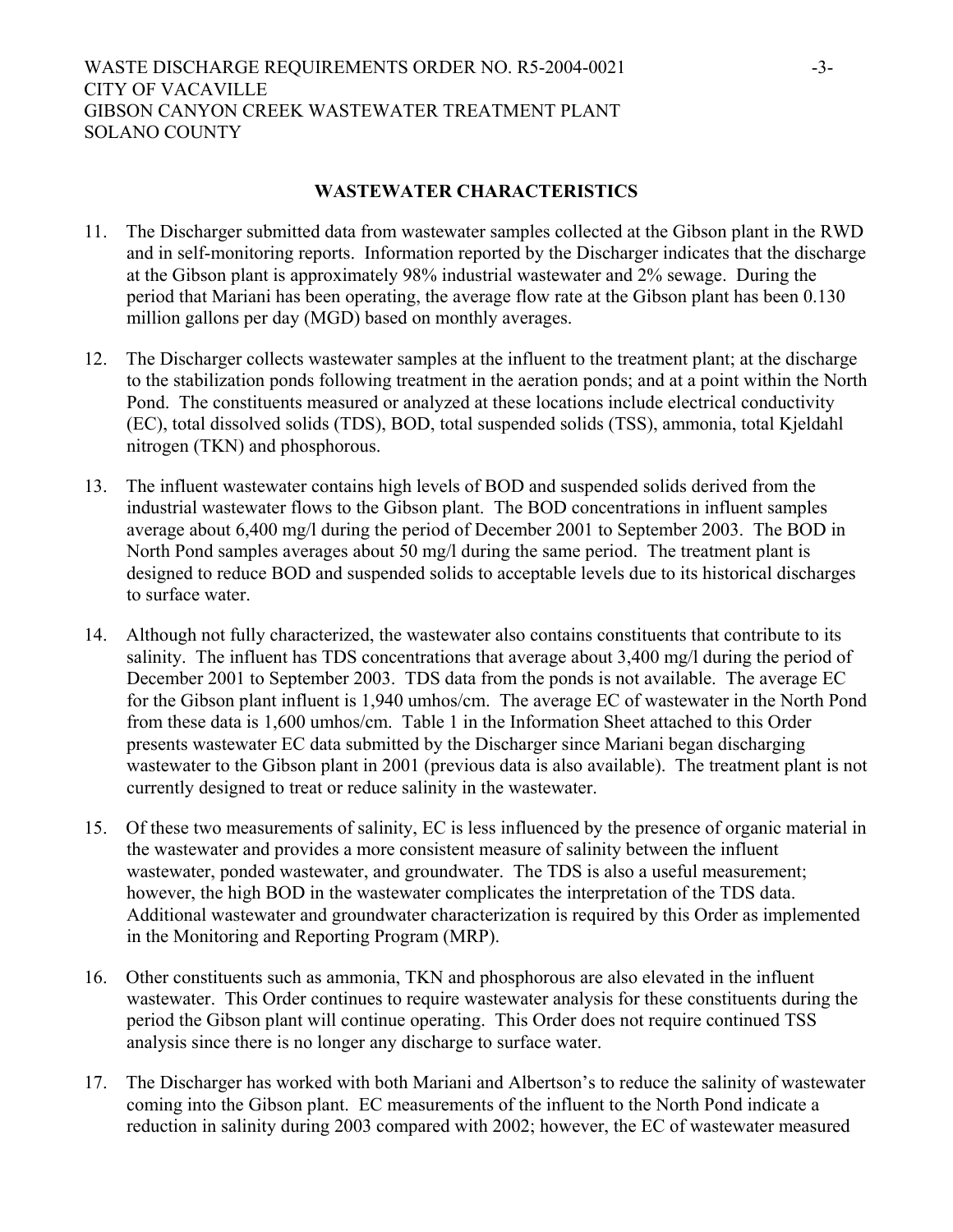directly in the North Pond continues to be significantly higher than that of the influent to the pond. This may be due to evapoconcentration and salt accumulation in the pond since the wastewater from the North Pond is no longer discharged to Gibson Canyon Creek.

## **GROUNDWATER MONITORING**

- 18. Groundwater monitoring data indicate that the groundwater table typically occurs between two feet and fifteen feet below ground surface depending on seasonal rainfall. The groundwater flow direction is generally east to southeast with an approximate gradient of 0.003.
- 19. Six groundwater monitoring wells (MW-1 through MW-6) have been installed by the Discharger to monitor and characterize groundwater quality at the Gibson plant. Groundwater monitoring wells MW-4 through MW-6 were installed as part of a salt accumulation study required by the 1997 NPDES permit and were monitored for only one year, prior to wastewater discharge by Mariani. Locations of monitoring wells are shown on Attachment B. Monitoring well MW-1 is the historical background well, and monitoring wells MW-2 and MW-3 are downgradient from the stabilization ponds. Monitoring well MW-5 is located on adjacent property owned by Pacific Gas & Electric Company (PG&E). In a 24 November 2003 letter from Secor International Inc., a request was made on behalf of PG&E that the Discharger be required secure an access agreement with PG&E to sample this well.
- 20. The Discharger has monitored MW-1 through MW-3 on a monthly basis for depth to groundwater, EC, TDS and nitrates for several years. Table 2 in the Information Sheet contains EC data for these wells since May 2001. The average EC for the background well from this data is 600 umhos/cm using data from May 2001 to September 2003. The average EC of MW-2 and MW-3 during this period are 1,900 and 1,580 umhos/cm, respectively. Additional groundwater constituents such as ammonia, TKN and phosphorous have been added to the MRP adopted with this Order, but data concerning them is not yet available.
- 21. Based on data contained in Table 1, the average EC for background well MW-1 is 600 umhos/cm and the average EC of MW-2 and MW-3 are 1,900 and 1,580 umhos/cm, respectively. The data indicate that the groundwater downgradient from the ponds has significantly higher salinity than the background groundwater. Furthermore, the EC measurements from June 2002 through September 2003 in monitoring well MW-2 are increasing and higher than any historical EC measurement in that well. The data indicate that the unlined ponds have degraded underlying groundwater.

The background well MW-1 also appears to show an increasing trend, indicating that it may not be out of the influence of seepage from the ponds. The background EC data points beginning in February 2003 are all higher than 600 umhos/cm, are higher than any historical levels measured at MW-1, and continuing to increase indicating that degradation is occurring at this location. This Order requires that the Discharger establish a different background monitoring location to characterize groundwater quality out of the influence of waste management activity at the site.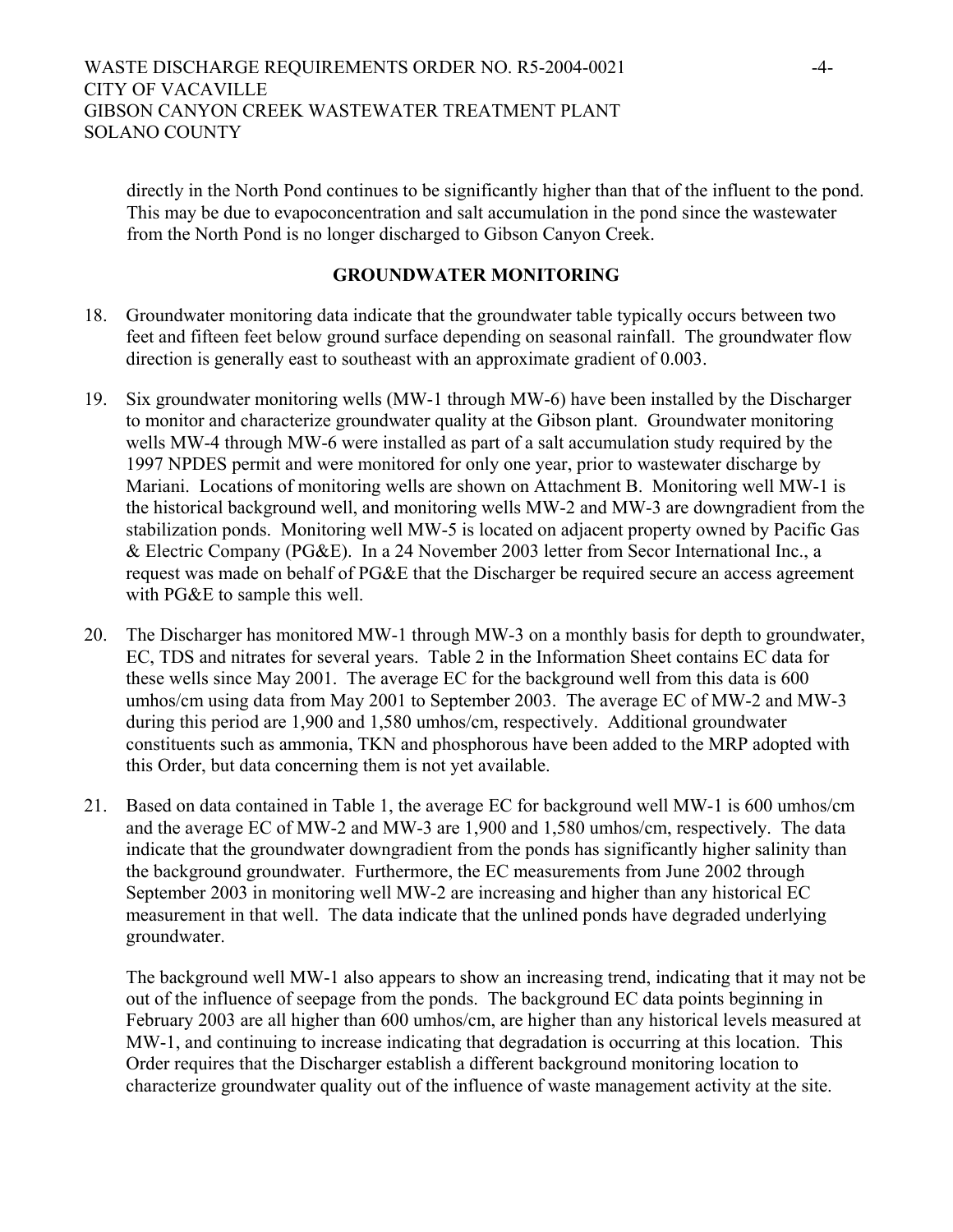## WASTE DISCHARGE REQUIREMENTS ORDER NO. R5-2004-0021 -5-CITY OF VACAVILLE GIBSON CANYON CREEK WASTEWATER TREATMENT PLANT SOLANO COUNTY

22. The beneficial uses of groundwater established in the Water Quality Control Plan for the Sacramento River Basin and San Joaquin River Basin, Fourth Edition (hereafter Basin Plan) are municipal and domestic, industrial, and agricultural supply. Water quality objectives applicable to protecting these beneficial uses include: chemical constituents, tastes and odors, and toxicity. Chapter 4 of the Basin Plan contains policies and procedures for translating narrative water quality objectives into numeric limitations using numeric limits developed by other organizations to protect specific uses of water. The applicable water quality limitation for electrical conductivity derived from the Basin Plan is based on the most restrictive of the following:

| Constituent                    | Water Quality Limit | Source of Limit                  |
|--------------------------------|---------------------|----------------------------------|
| <b>Electrical Conductivity</b> | 700 umhos/cm        | Agricultural Water Quality Limit |
| <b>Electrical Conductivity</b> | 900 umhos/cm        | Secondary MCL (Taste and Odor)   |

23. The Basin Plan states that waters shall not contain chemical constituents in concentrations that adversely affect beneficial uses. Since the average EC for the currently available background groundwater monitoring data of 600 umhos/cm is less than both of the applicable water quality objectives for EC, and the average EC measurement in the downgradient monitoring wells both significantly exceed those water quality objectives, the discharge has caused degradation and pollution ("pollution" as defined in California Water Code Section 13050(l)(1)) of underlying groundwater and has impaired the beneficial uses of groundwater for municipal, domestic and agricultural supply. The discharge is not consistent with the applicable water quality objectives and is not in compliance with the Basin Plan.

# **WASTE CLASSIFICATION**

24. California Water Code Section 13173 defines a "designated waste" as follows:

"'Designated waste' means either of the following:

- (a) Hazardous waste that has been granted a variance from hazardous waste management requirements pursuant to Section 25143 of the Health and Safety Code.
- (b) Nonhazardous waste that consists of, or contains, pollutants that, under ambient environmental conditions at a waste management unit, could be released in concentrations exceeding applicable water quality objectives or that could reasonably be expected to affect beneficial uses of the waters of the state as contained in the appropriate state water quality control plan."

Title 27, California Code of Regulations (CCR), Section 20005, et seq. (Title 27) incorporates this definition of a "designated waste".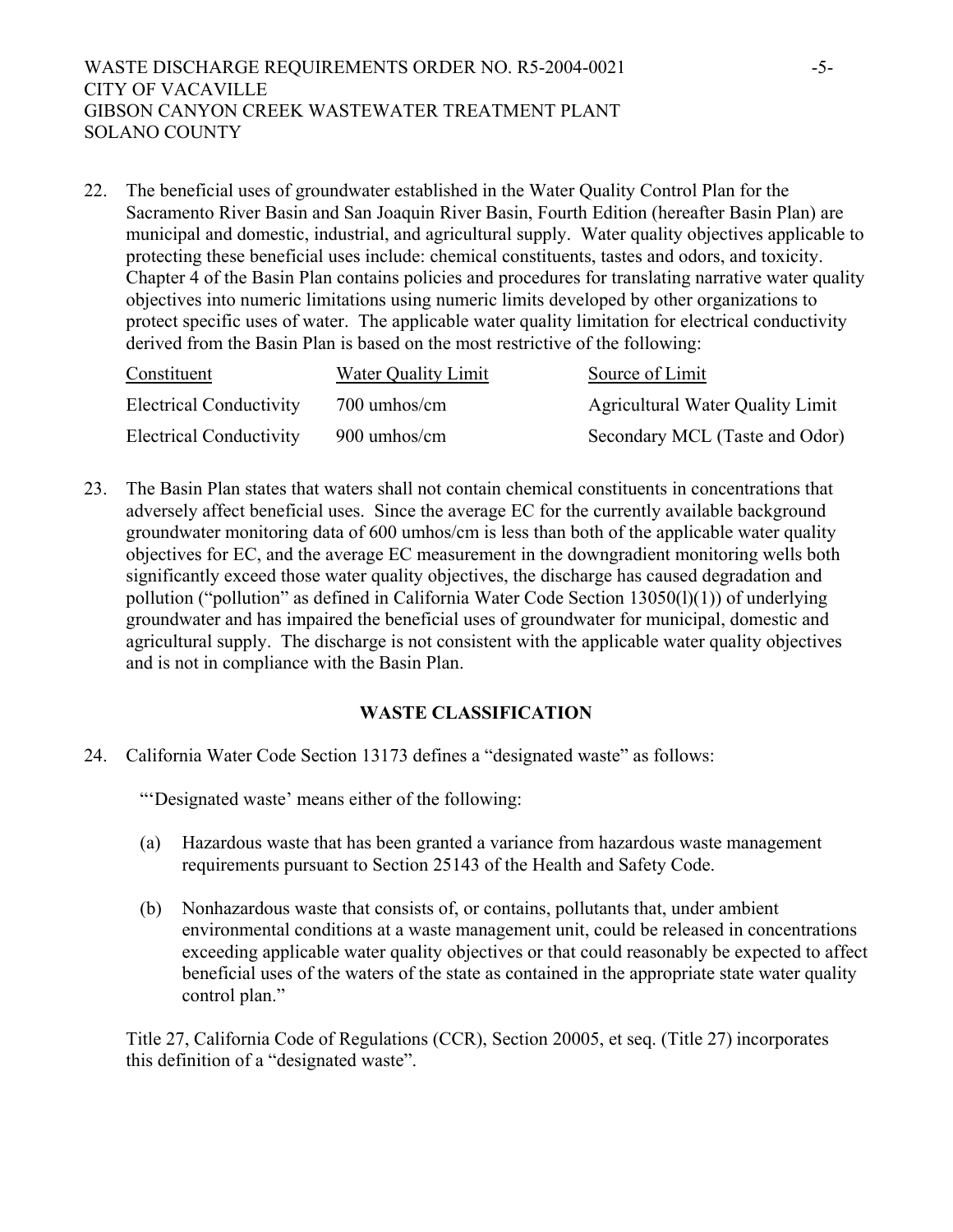# **REGULATIONS APPLICABLE TO THE DISCHARGE OF DESIGNATED WASTE**

- 25. Title 27 contains regulations promulgated by the State Water Resources Control Board that pertain to water quality aspects of discharges of solid waste to land for treatment, storage, or disposal. Title 27 CCR Section 20220(a) defines nonhazardous solid waste as "all putrescible and nonputrescible solid, semi solid, and liquid wastes . . . which contain soluble pollutants in concentrations which exceed applicable water quality objectives, or could cause degradation of waters of the state (i.e., designated waste)". Title 27 provides minimum standards and performance goals for containment of designated wastes.
- 26. As set forth in preceding findings, the salinity of the wastewater discharged to unlined ponds at the Gibson plant significantly exceeds water quality objectives. The discharge has caused and continues to cause degradation and pollution of underlying groundwater and has caused impairment of beneficial uses of that groundwater. The wastewater is designated waste subject to Title 27.
- 27. Title 27 CCR Section 20090 contains a list of types of discharges that are exempt from the Title 27 regulations. Among these are an exemption for sewage and an exemption for wastewater which are as follows:

# "**§20090**. **SWRCB - Exemptions.** (C15: §2511)

The following activities shall be exempt from the SWRCB-promulgated provisions of this subdivision, so long as the activity meets, and continues to meet, all preconditions listed:

(a) **Sewage—**Discharges of domestic sewage or treated effluent which are regulated by WDRs issued pursuant to Chapter 9, Division 3, Title 23 of this code, or for which WDRs have been waived, and which are consistent with applicable water quality objectives, and treatment or storage facilities associated with municipal wastewater treatment plants, provided that residual sludges or solid waste from wastewater treatment facilities shall be discharged only in accordance with the applicable SWRCB-promulgated provisions of this division.

(b) **Wastewater—**Discharges of wastewater to land, including but not limited to evaporation ponds, percolation ponds, or subsurface leachfields if the following conditions are met:

- (1) the applicable RWQCB has issued WDRs, reclamation requirements, or waived such issuance;
- (2) the discharge is in compliance with the applicable water quality control plan; and
- (3) the wastewater does not need to be managed according to Chapter 11, Division 4.5, Title 22 of this code as a hazardous waste."
- 28. The exemption for sewage under Section 20090(a) applies to facilities that treat domestic sewage. As stated in Finding No. 11, the discharge at the Gibson plant is primarily industrial wastewater with a very small component of sewage. The salinity of the resulting discharge significantly exceeds water quality objectives and background groundwater quality. As determined in Finding No. 23, this has resulted in impairment of the beneficial uses of groundwater. Since the discharge at the Gibson plant has only has a small component of sewage and is not consistent with applicable water quality objectives, the discharge does not qualify for this exemption.
- 29. Section 20090(b) provides an exemption for discharges of non-hazardous wastewater to land, including evaporation ponds and percolation ponds providing the Regional Board has issued WDRs or reclamation requirements for the discharge or waived issuing requirements and the discharge is in compliance with the applicable Basin Plan. Since the discharge is not in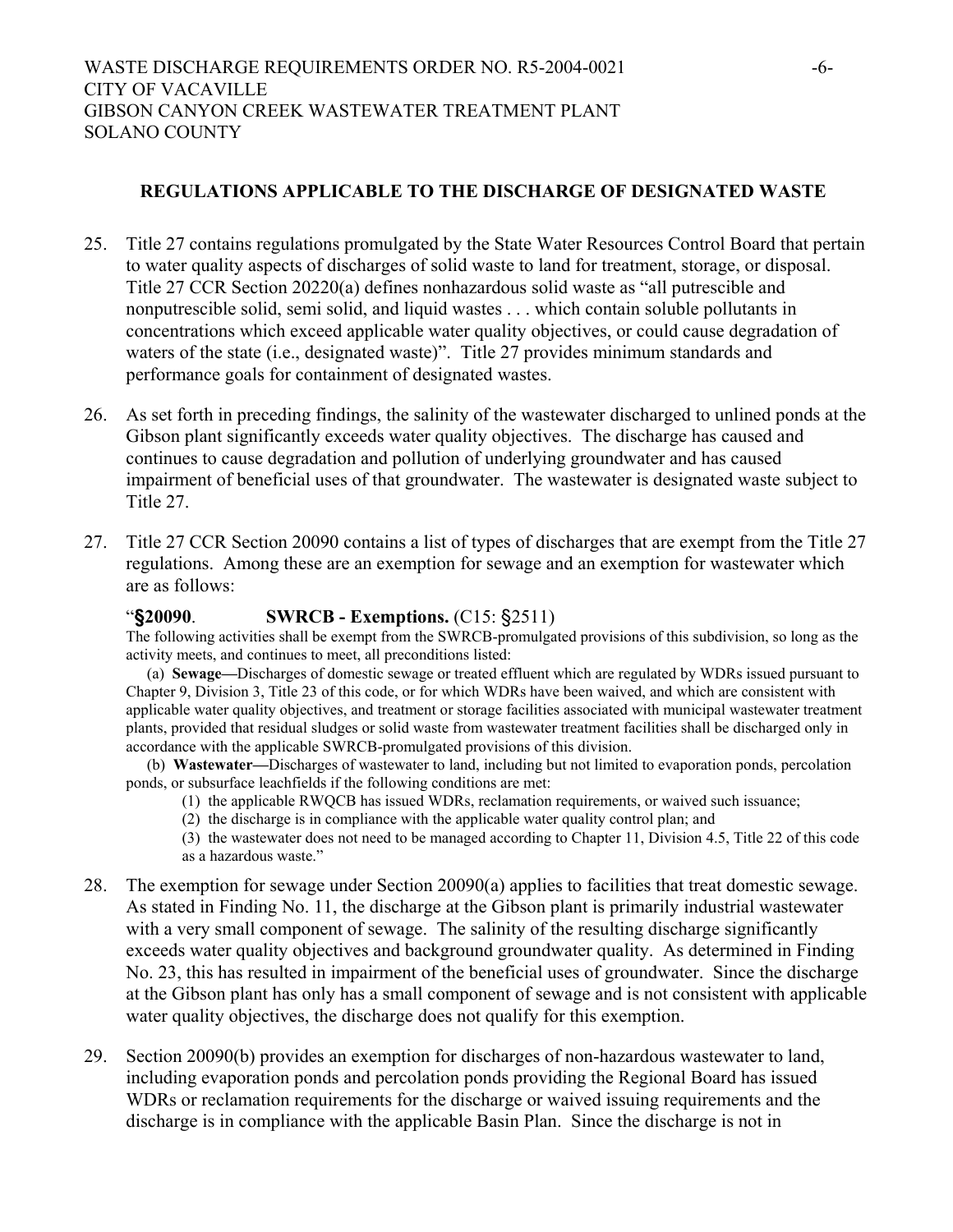compliance with the Basin Plan as determined in Finding No. 23, the discharge does not qualify for this exemption.

## **REGULATIONS, LAWS AND POLICIES RELATED TO GROUNDWATER CLEANUP**

30. Section 13304(a) of the California Water Code provides in part:

"Any person who has discharged or discharges waste into the waters of this state in violation of any waste discharge requirement or other order or prohibition issued by a regional board or the state board, or who has caused or permitted, causes or permits, or threatens to cause or permit any waste to be discharged or deposited where it is, or probably will be, discharged into the waters of the state and creates, or threatens to create, a condition of pollution or nuisance, shall upon order of the regional board, clean up the waste or abate the effects of the waste, or, in the case of threatened pollution or nuisance, take other necessary remedial action, including, but not limited to, overseeing cleanup and abatement efforts."

- 31. State Water Resources Control Board (State Board) Resolution No. 92-49, the *Policies and Procedures for Investigation and Cleanup and Abatement of Discharges under Water Code Section* 13304, sets forth criteria to be used during an investigation or cleanup and abatement of discharges of waste and the effects of discharges of waste subject to Section 13304 of the California Water Code. This Policy requires that cleanup standards be consistent with State Board Resolution No. 68-16 (the Antidegradation Policy).
- 32. Resolution No. 92-49, Section III.F.2.c., provides that the Regional Board shall require actions for cleanup and abatement to implement the provisions of Chapter 15 that are applicable to cleanup and abatement, if technologically and economically feasible, where "cleanup and abatement involves actions other than removal of the waste, such as containment of waste in soil or ground water by physical or hydrological barriers to migration (natural or engineered), or in-situ treatment (e.g., chemical or thermal fixation, or bioremediation) . . . ."
- 33. Resolution No. 92-49, Section III.G., requires that the Regional Board:

"Ensure that dischargers are required to clean up and abate the effects of discharges in a manner that promotes attainment of either background water quality, or the best water quality which is reasonable if background levels of water quality cannot be restored, considering all demands being made and to be made on those waters and the total values involved, beneficial and detrimental, economic and social, tangible and intangible; in approving any alternative cleanup levels less stringent than background, apply Section 2550.4 of Chapter 15 . . .; any such alternative cleanup level shall:

- 1. Be consistent with the maximum benefit to the people of the state;
- 2. Not unreasonably affect present and anticipated beneficial use of such water; and
- 3. Not result in water quality less than that prescribed in the Water Quality Control Plans and Policies adopted by the State and Regional Water Boards."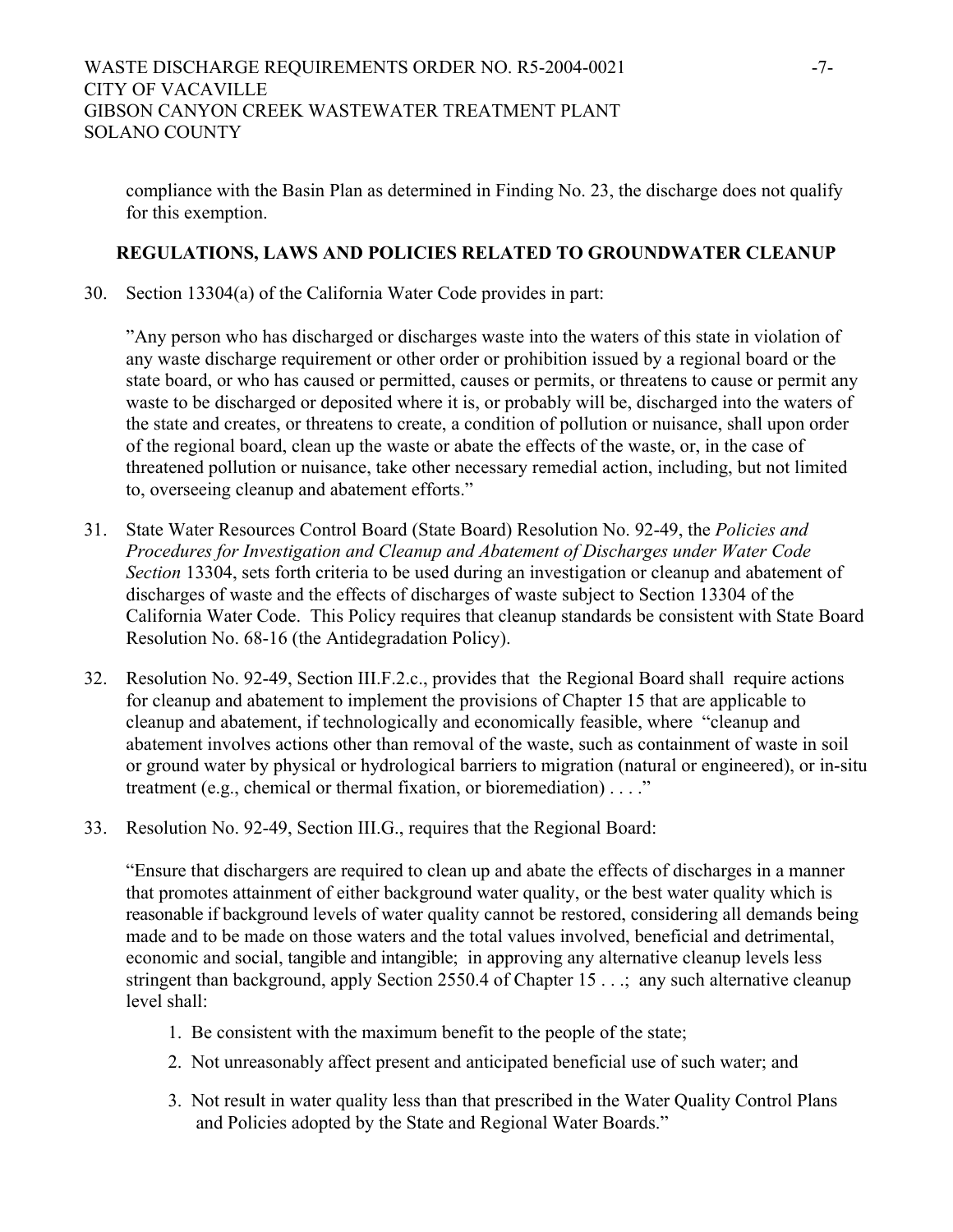WASTE DISCHARGE REQUIREMENTS ORDER NO. R5-2004-0021 -8-CITY OF VACAVILLE GIBSON CANYON CREEK WASTEWATER TREATMENT PLANT SOLANO COUNTY

34. The provisions of Chapter 15 referenced in the Resolution No. 92-49 that are applicable to cleanup and abatement are now in Title 27. In the event of a release from a unit subject to the provisions of Title 27, Section 20430 requires the Discharger to establish a Corrective Action Program to implement corrective action measures that ensure that constituents-of-concern achieve their respective concentration limits at all Monitoring Points and throughout the zone affected by the release, including any portions thereof beyond the facility boundary, by removing the waste constituents or treating them in place.

## **SCHEDULE FOR PLANT CLOSURE AND CORRECTIVE ACTION**

35. The Discharger submitted a proposed schedule dated 29 December 2003 for closure of the Gibson plant and for corrective action (groundwater cleanup). The schedule includes the submittal of several technical reports between March 2004 and December 2005 to conduct interim measures to further reduce the salinity of influent wastewater to the Gibson plant prior to closure; to conduct further onsite groundwater characterization (including background); to conduct initial characterization of impacts to native soil beneath the ponds; to assess the engineering feasibility of various methods to cleanup groundwater and proposed corrective action; and to develop preliminary and final closure plans for clean closure of the ponds. Provision No. 4 of this Order requires the proposed interim measures, investigation, corrective action and closure of the ponds at the Gibson plant in accordance with the schedule proposed by the Discharger. Provision No. 4 also requires additional technical reports documenting the completion of the interim measures to reduce salinity; documenting the implementation of corrective action; and documenting the completion of clean closure of the ponds.

### **CEQA AND OTHER CONSIDERATIONS**

- 36. This Order implements the Water Quality Control Plan for the Sacramento River Basin and San Joaquin River Basin, Fourth Edition (the Basin Plan).
- 37. The action to revise waste discharge requirements for this facility is exempt from the provisions of the California Environmental Quality Act (CEQA), Public Resource Code §21000, et seq., and the CEQA guidelines, in accordance with Title 14, CCR, §15301.
- 38. Section 13267(b) of California Water Code provides that: "In conducting an investigation specified in subdivision (a), the Regional Board may require that any person who has discharged, discharges, or is suspected of discharging, or who proposed to discharge within its region, or any citizen or domiciliary, or political agency or entity of this state who had discharged, discharges, or is suspected of discharging, or who proposed to discharge waste outside of its region that could affect the quality of the waters of the state within its region shall furnish, under penalty of perjury, technical or monitoring program reports which the board requires. The burden, including costs of these reports, shall bear a reasonable relationship to the need for the reports and the benefits to be obtained from the reports." The monitoring and reporting program required by this Order and the attached Monitoring and Reporting Program No. R5-2004-0021 are necessary to assure compliance with these waste discharge requirements. The Discharger operates the facility that discharges the waste subject to this Order.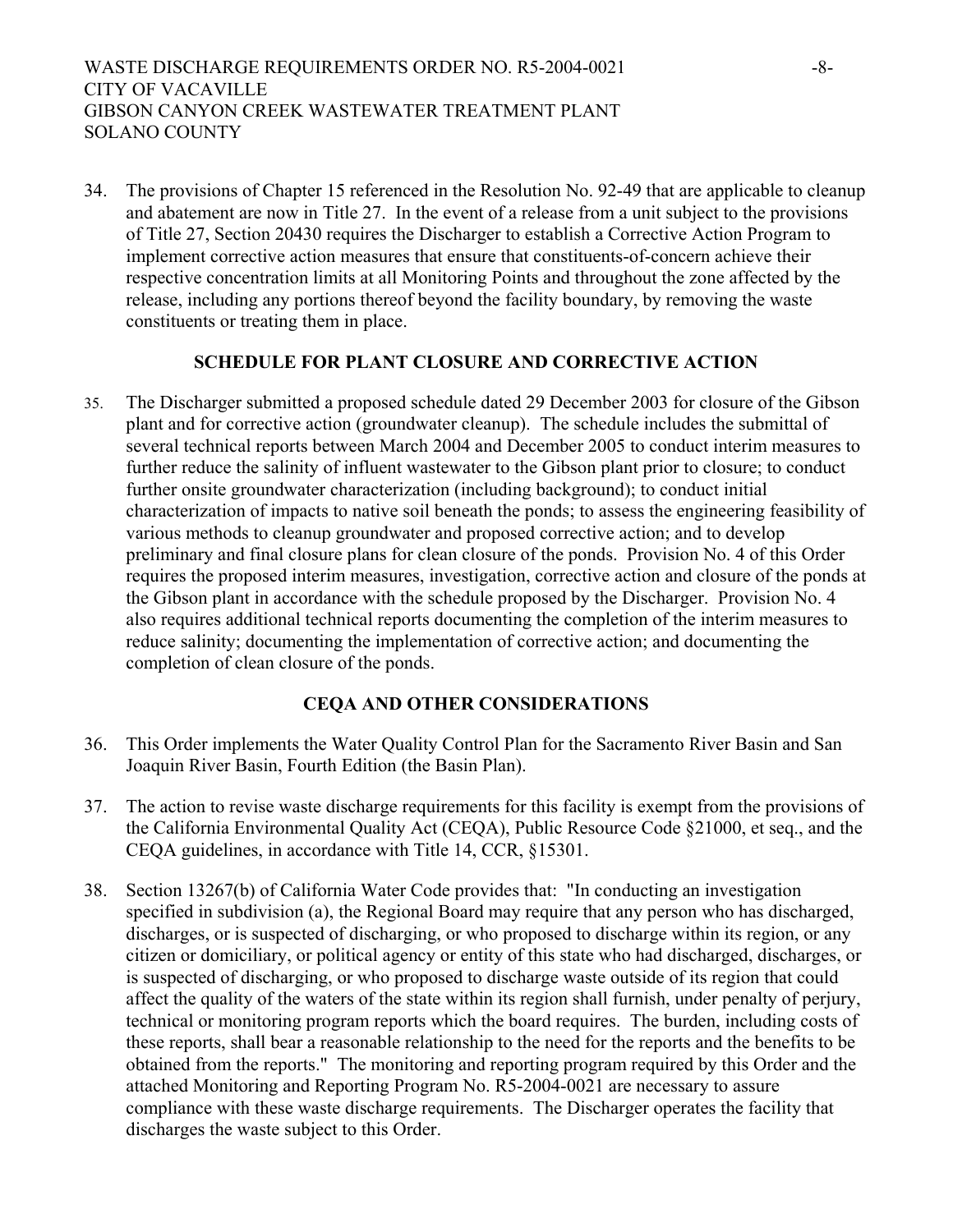WASTE DISCHARGE REQUIREMENTS ORDER NO. R5-2004-0021 -9-CITY OF VACAVILLE GIBSON CANYON CREEK WASTEWATER TREATMENT PLANT SOLANO COUNTY

- 39. The Regional Board has notified the Discharger and interested agencies and persons of its intent to prescribe waste discharge requirements for this discharge and has provided them with an opportunity for a public hearing and an opportunity to submit their written views and recommendations.
- 40. The Regional Board, in a public meeting, heard and considered all comments pertaining to the discharge.
- 41. Any person affected by this action of the Regional Board may petition the State Water Resources Control Board to review the action in accordance with Sections 2050 through 2068, Title 23, California Code of Regulations. The petition must be received by the State Water Resources Control Board, Office of Chief Counsel, P.O. Box 100, Sacramento, California 95812, within 30 days of the date of issuance of this Order. Copies of the laws and regulations applicable to the filing of a petition are available on the Internet at [http://www.swrcb.ca.gov/water\\_laws/index.html](http://www.swrcb.ca.gov/water_laws/index.html) and will be provided on request.

**IT IS HEREBY ORDERED** that pursuant to Sections 13263 and 13267 of the California Water Code, Order No. 97-159 and Order No. 5-00-172 are rescinded and the City of Vacaville, its agents, successors and assigns, in order to meet the provisions contained in Division 7 of the California Water Code and regulations adopted thereunder, shall comply with the following:

# **A. Discharge Prohibitions:**

- 1. The discharge of hazardous wastes at the Gibson plant is prohibited.
- 2. The discharge of wastes to surface waters or surface water drainage courses without WDRs that allow such discharge, is prohibited.
- 3. Discharge of treated wastewater at a location or in a manner different from that described in the Findings is prohibited.
- 4. The by-pass or overflow of wastes to surface waters is prohibited.

# **B. Specifications:**

- 1. The treatment, storage or disposal of waste shall not cause pollution or a nuisance as defined in the California Water Code, Section 13050.
- 2. Objectionable odors originating at this facility shall not be perceivable beyond the limits of the wastewater treatment and disposal property line.
- 3. The dissolved oxygen content in the upper zone (1 foot) of wastewater in ponds shall not be less than 1.0 mg/l.
- 4. The Discharger shall continue to operate the aeration ponds to provide the maximum removal of BOD from the wastewater prior to discharge to the stabilization ponds.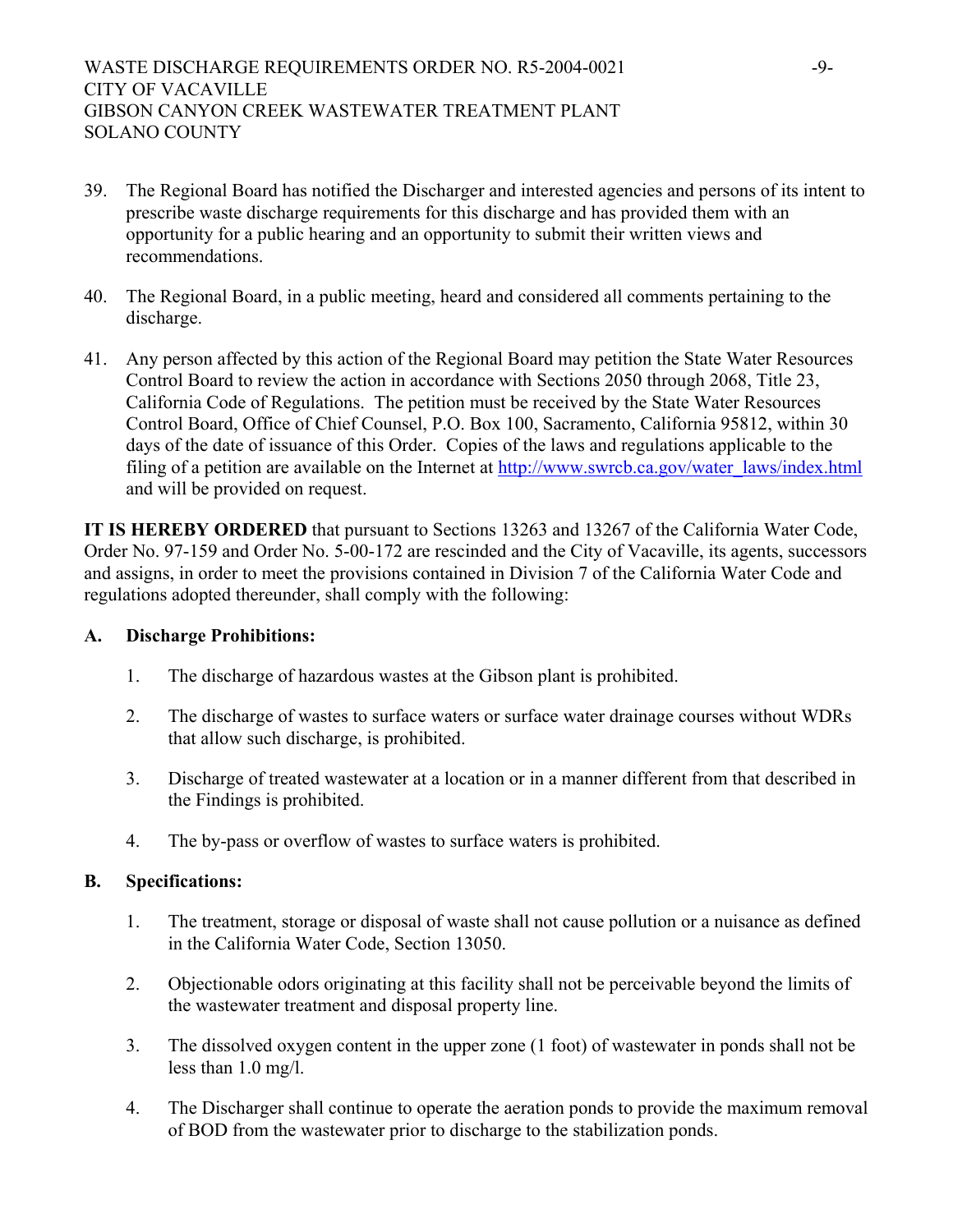- 5. The treatment facilities shall be designed, constructed, operated, and maintained to prevent inundation or washout due to floods with a 100-year return frequency.
- 6. Ponds shall be managed to prevent breeding of mosquitos by such means as,
	- a. An erosion control program should assure that small coves and irregularities are not created around the perimeter of the water surface.
	- b. Weeds shall be minimized through control of water depth, harvesting, or other means.
	- c. Dead algae, vegetation, and debris shall not accumulate on the water surface.
- 7. Public contact with wastewater shall be precluded through such means as fences, signs, and other acceptable alternatives.
- 8. Ponds shall have sufficient capacity to accommodate allowable wastewater flow and design seasonal precipitation and ancillary inflow and infiltration. Design seasonal precipitation shall be based on total annual precipitation using a return period of 100 years, distributed monthly in accordance with historical rainfall patterns. Freeboard shall never be less than two feet (measured vertically to the lowest point of overflow).
- 9. On or about **1 October** of each year, available pond storage capacity shall at least equal the volume necessary to comply with Specification No. 8.
- 10. Each facility groundwater monitoring well shall be locked to prevent unauthorized access and shall be equipped with a watertight well cap at the top of the well casing to prevent surface water infiltration in the event that the well is submerged during periods of flooding.

# **C. Ground Water Limitations:**

- 1. The Discharger shall change or discontinue waste discharge practices that cause groundwater degradation and impairment of beneficial uses of groundwater in accordance with the time schedules included in the provisions of this Order and subsequent orders issued by the Regional Board.
- 2. The Discharger shall return groundwater to background water quality or quality consistent with Resolution 92-49 and consistent with Resolution 68-16, as determined from further technical investigation and reports. Corrective action to achieve compliance with this requirement shall be performed in accordance with the time schedules included in the provisions of this Order and subsequent orders issued by the Regional Board.

# **D. Provisions:**

1. The Discharger shall comply with all the items of the Standard Provisions and Reporting Requirements, dated 1 March 1991, which are part of this Order. This attachment and its individual paragraphs are referred to as "Standard Provision(s)".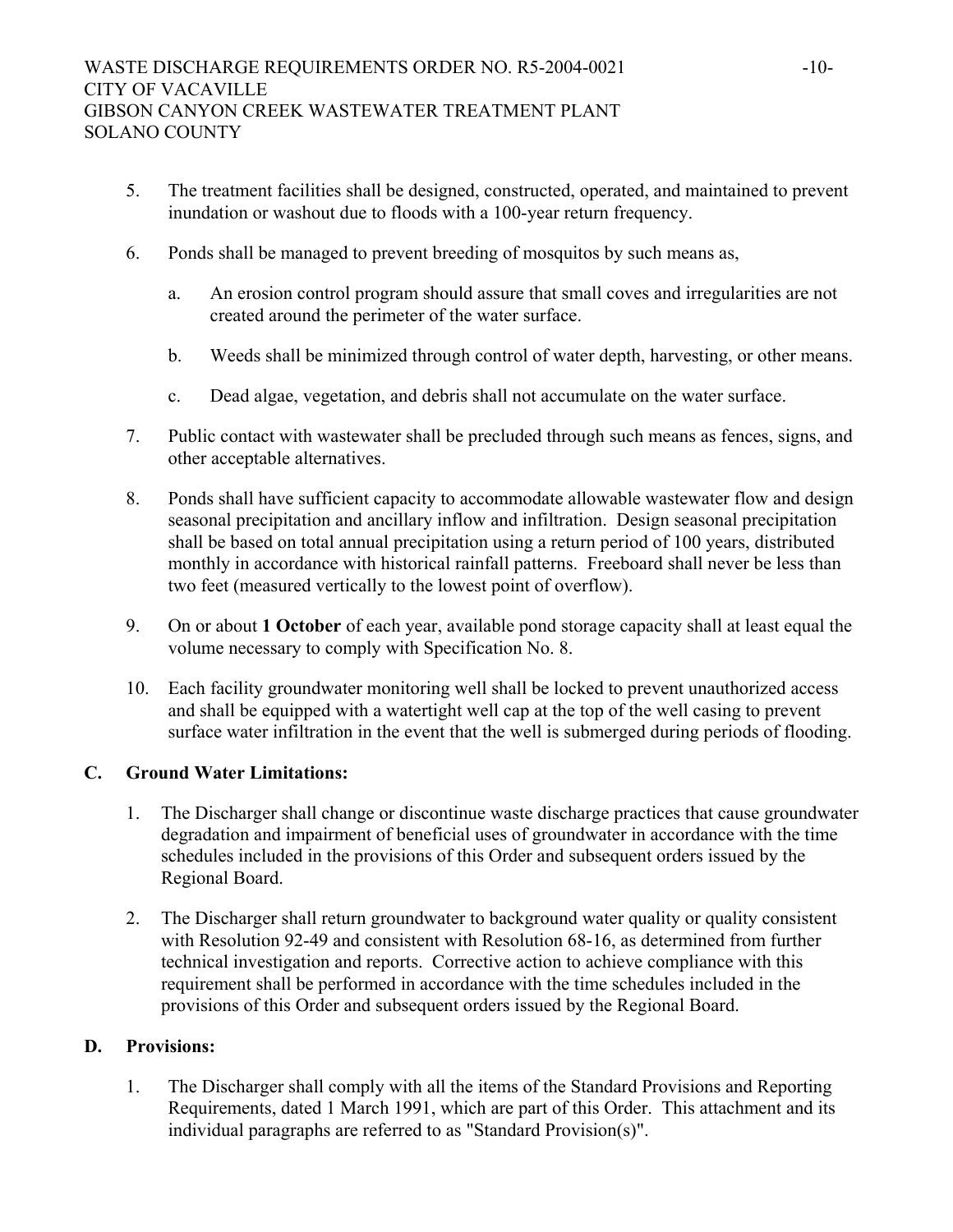- 2. The Discharger shall comply with Monitoring and Reporting Program No. R5-2004-0021, which is a part of this Order, and any revisions thereto as ordered by the Executive Officer.
- 3. The Discharger shall submit all reports required by this Order pursuant to Section 13267 of the California Water Code.
- 4. The Discharger shall complete the following activities and submit the following technical reports by the required dates:
	- a. By **15 March 2004**, submit a technical memorandum that provides information on actions that have been taken and will be taken to reduce the salinity of incoming wastewater to the Gibson plant, including but not limited to reductions in the concentrations of EC, ammonia, sulfate and phosphorous.
	- b. By **15 March 2004**, submit a site investigation work plan to characterize salt levels in the stabilization pond bottoms and underlying native soils; to determine unimpacted upgradient groundwater quality; to conduct additional groundwater investigation to characterize the horizontal and vertical extent of onsite impacts to groundwater; and to conduct a pumping test to obtain estimates of aquifer characteristics, well yield, and capture zone.
	- c. By **17 May 2004**, submit a technical report documenting the completion of the measures taken to reduce the salinity of incoming wastewater to the Gibson plant, including but not limited to reductions in the concentrations of EC, ammonia, sulfate and phosphorous.
	- d. By **7 February 2005**, submit an Engineering Feasibility Study (EFS) that assesses the feasibility and effectiveness of various remedial options to return impacted groundwater for all elevated constituents to background levels. The EFS shall include groundwater extraction options developed from data collected during the additional groundwater investigation and pumping test with cost estimates for partial, incremental and complete cleanup.
	- e. By **7 February 2005**, submit a Preliminary Closure Plan that assesses options for closure of the ponds. This plan may be included as part of the EFS.
	- f. By **1 July 2005**, submit a Corrective Action Plan (CAP) that provides an implementation plan for the best remedy selected from the EFS and the Preliminary Closure Plan.
	- g. By **28 November 2005**, submit a Final Closure Plan to complete clean closure of the stabilization ponds, aeration basins, and related infrastructure. The final closure plan shall include an interpretation of data collected from samples of the stabilization pond bottoms and underlying native soils in order to determine what waste and impacted soil removal actions will be necessary for effective clean closure. If clean closure of one or more ponds or basins is determined to be infeasible, the Discharger shall submit an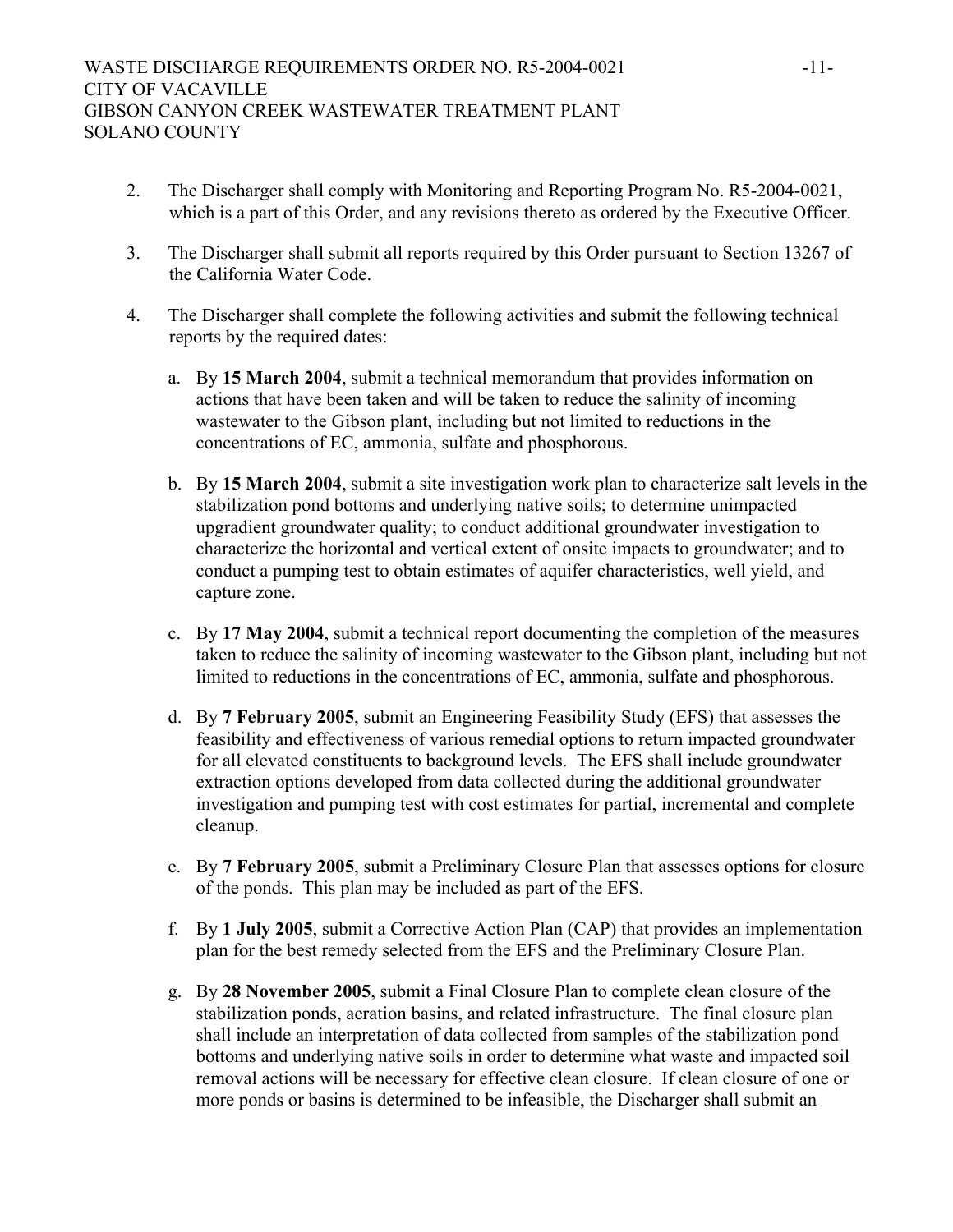amended RWD by this date to obtain Regional Board approval for closure as a landfill pursuant to Title 27.

- h. By **1 December 2006**, submit a technical report documenting the completion of actions necessary to implement the Corrective Action Plan and documenting the completion of clean closure of the ponds in accordance with the Final Closure Plan. If closure of one or more ponds or basins as a landfill is necessary, the technical report required by this Provision (4.h) will also be required under a revision of these WDRs that provide Regional Board approval of the requirements for closure of the pond(s) or basin(s) as a landfill.
- 5. The Discharger may be required to submit technical reports as directed by the Executive Officer.
- 6. The Discharger or persons employed by the Discharger shall comply with all notice and reporting requirements of the state Department of Water Resources with regard to the construction, alteration, destruction, or abandonment of all monitoring wells used for compliance with this Order or with MRP No. R5-2004-0021, as required by Section 13750 through 13755 of the California Water Code.
- 7. The Discharger must comply with all conditions of this Order, including timely submittal of technical and monitoring reports as directed by the Executive Officer. Violations may result in enforcement action, including Regional Board or court orders requiring corrective action or imposing civil monetary liability, or in revision or rescission of this Order.
- 8. In the event of any change in control or ownership of land or waste discharge facilities presently owned or controlled by the Discharger, the Discharger shall notify the succeeding owner or operator of the existence of this Order by letter, a copy of which shall be immediately forwarded to this office.

To assume operation under this Order, the succeeding owner or operator must apply in writing to the Executive Officer requesting transfer of the Order. The request must contain the requesting entity's full legal name, the state of incorporation if a corporation, the address and telephone number of the persons responsible for contact with the Regional Board and a statement. The request shall state that the new owner or operator assumes full responsibility for compliance with this Order. Failure to submit the request shall be considered a discharge without requirements, a violation of the California Water Code. Transfer shall be approved or disapproved in writing by the Executive Officer.

- 10. The Regional Board will review this Order periodically and will revise requirements when necessary.
- 11. A copy of this Order shall be kept at the facility for reference.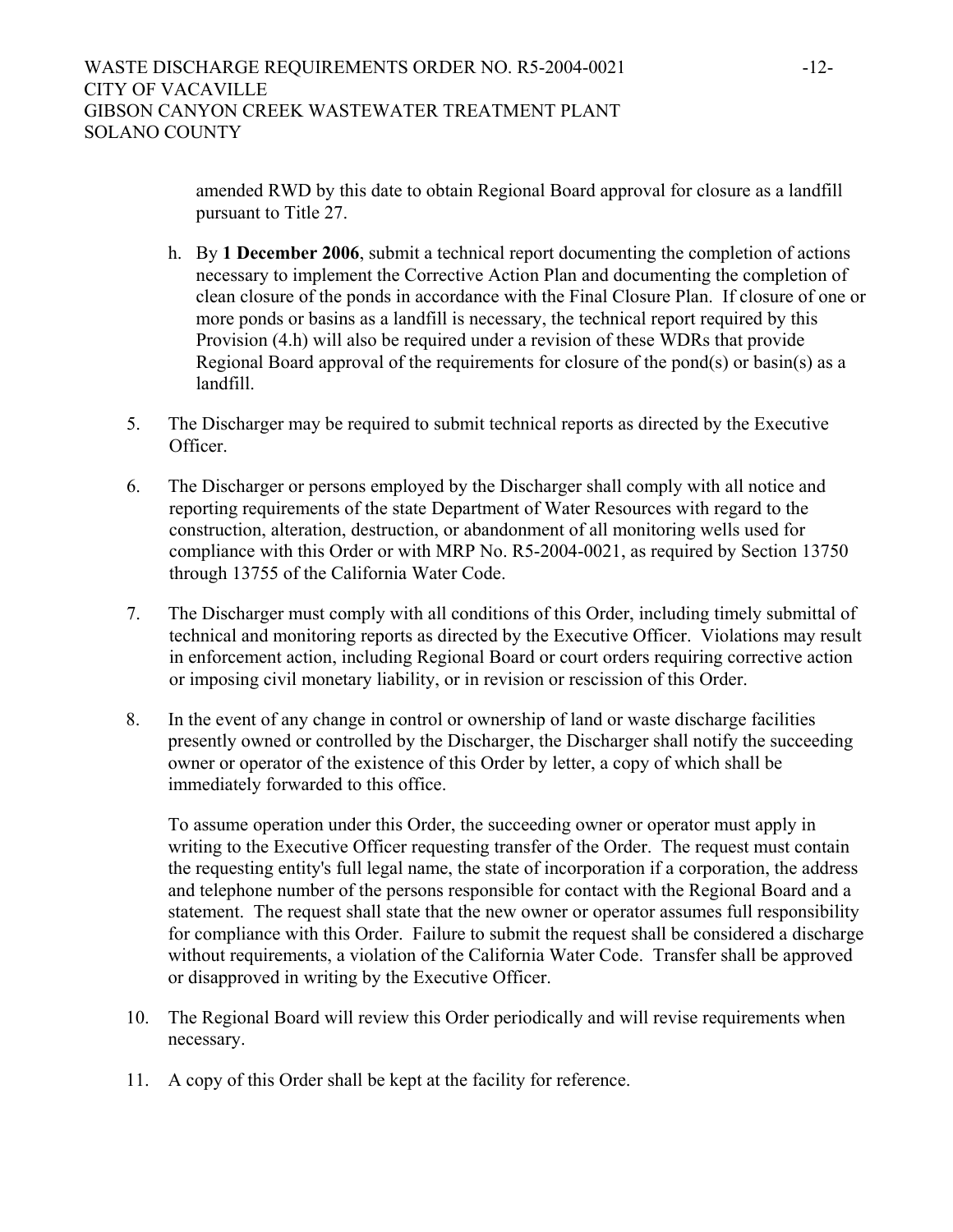# WASTE DISCHARGE REQUIREMENTS ORDER NO. R5-2004-0021 -13-CITY OF VACAVILLE GIBSON CANYON CREEK WASTEWATER TREATMENT PLANT SOLANO COUNTY

I, THOMAS R. PINKOS, Executive Officer, do hereby certify the foregoing is a full, true, and correct copy of an Order adopted by the California Regional Water Quality Control Board, Central Valley Region, on 30 January 2004.

Original signed by

THOMAS R. PINKOS, Executive Officer

 $\mathcal{L}_\text{max}$  , and the set of the set of the set of the set of the set of the set of the set of the set of the set of the set of the set of the set of the set of the set of the set of the set of the set of the set of the

WLB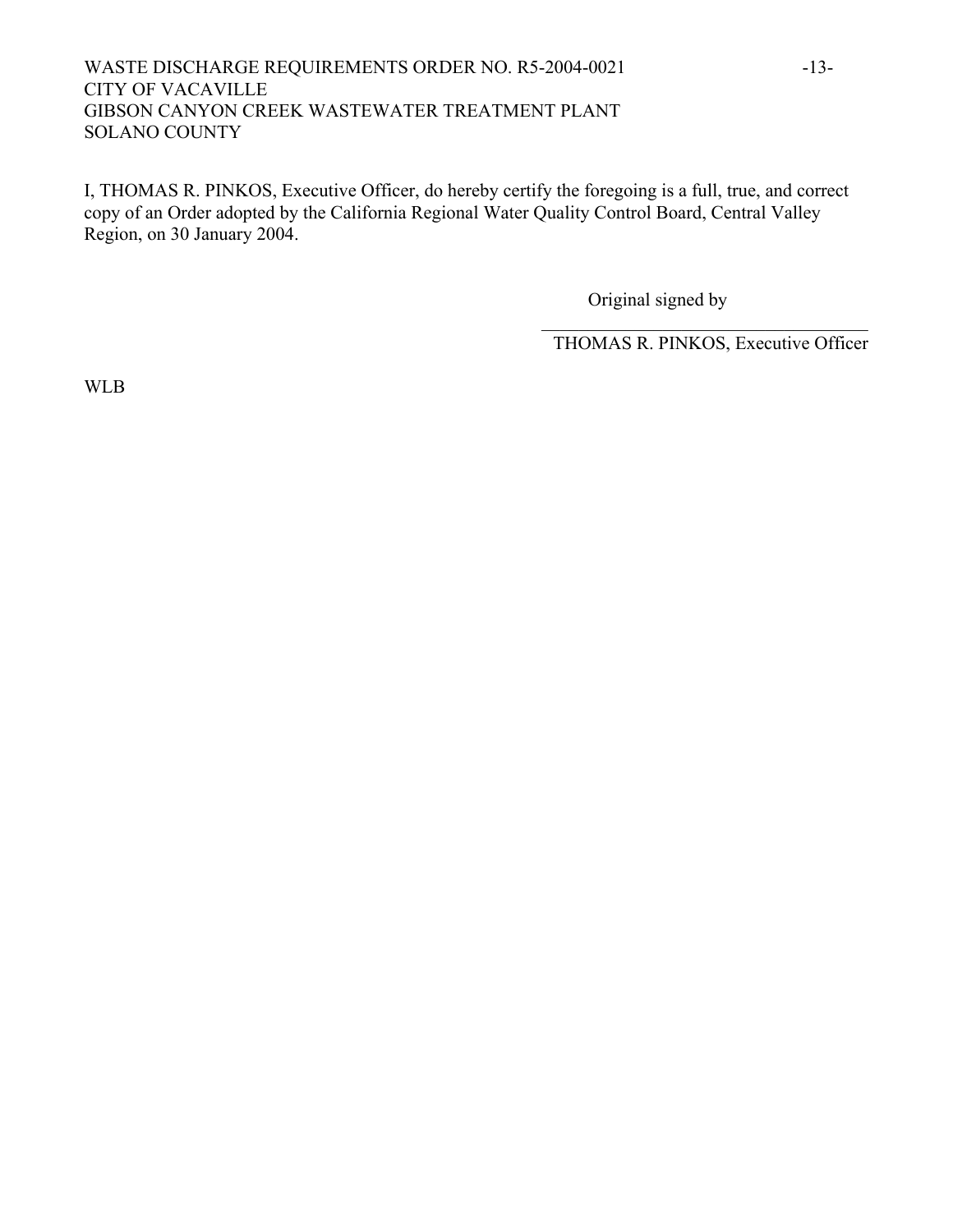# CALIFORNIA REGIONAL WATER QUALITY CONTROL BOARD CENTRAL VALLEY REGION

#### MONITORING AND REPORTING PROGRAM NO. R5-2004-0021

#### FOR

# CITY OF VACAVILLE GIBSON CANYON CREEK WASTEWATER TREATMENT PLANT CLOSURE AND CORRECTIVE ACTION SOLANO COUNTY

The Discharger shall submit reports required by this Monitoring and Reporting Program (MRP) and the Standard Provisions and Reporting Requirements dated 1 March 1991 pursuant to Section 13267 of the California Water Code. Failure to submit the required reports can result in the imposition of civil monetary liability. The Discharger shall not implement any changes to this MRP unless and until a revised MRP is issued by the Executive Officer.

## **GROUNDWATER MONITORING**

The Discharger shall sample groundwater monitoring wells MW-1 through MW-6 at the facility, as well as any additional monitoring wells installed at the treatment plant following the adoption of this Order. The Discharger shall collect samples from the groundwater monitoring wells as specified in Table 1. Sample collection shall follow standard EPA protocol.

| <b>TABLE 1 - GROUNDWATER MONITORING PROGRAM</b> |                        |                  |  |
|-------------------------------------------------|------------------------|------------------|--|
| Parameter                                       | Units                  | <b>Frequency</b> |  |
| <b>Field Parameters</b>                         |                        |                  |  |
| Groundwater Elevation                           | Feet (100ths), MSL     | Quarterly        |  |
| <b>Electrical Conductivity</b>                  | $\mu$ mhos/cm          | Quarterly        |  |
| pH                                              | Number                 | Quarterly        |  |
| Turbidity                                       | <b>Turbidity Units</b> | Quarterly        |  |
| <b>Monitoring Parameters</b>                    |                        |                  |  |
| Ammonia                                         | mg/1                   | Quarterly        |  |
| Bicarbonate as CaCO <sub>3</sub>                | mg/1                   | Quarterly        |  |
| Chloride                                        | mg/l                   | Quarterly        |  |
| Nitrate as Nitrogen                             | mg/1                   | Quarterly        |  |
| Phosphorous                                     | mg/1                   | Quarterly        |  |
| Sulfate                                         | mg/1                   | Quarterly        |  |
| Total Kjeldahl Nitrogen                         | mg/l                   | Quarterly        |  |
| <b>Total Dissolved Solids</b>                   | mg/1                   | Quarterly        |  |
| <b>Total Organic Carbon</b>                     | mg/1                   | Quarterly        |  |
| Total coliform organisms                        | MPN/100 ml             | Semiannually     |  |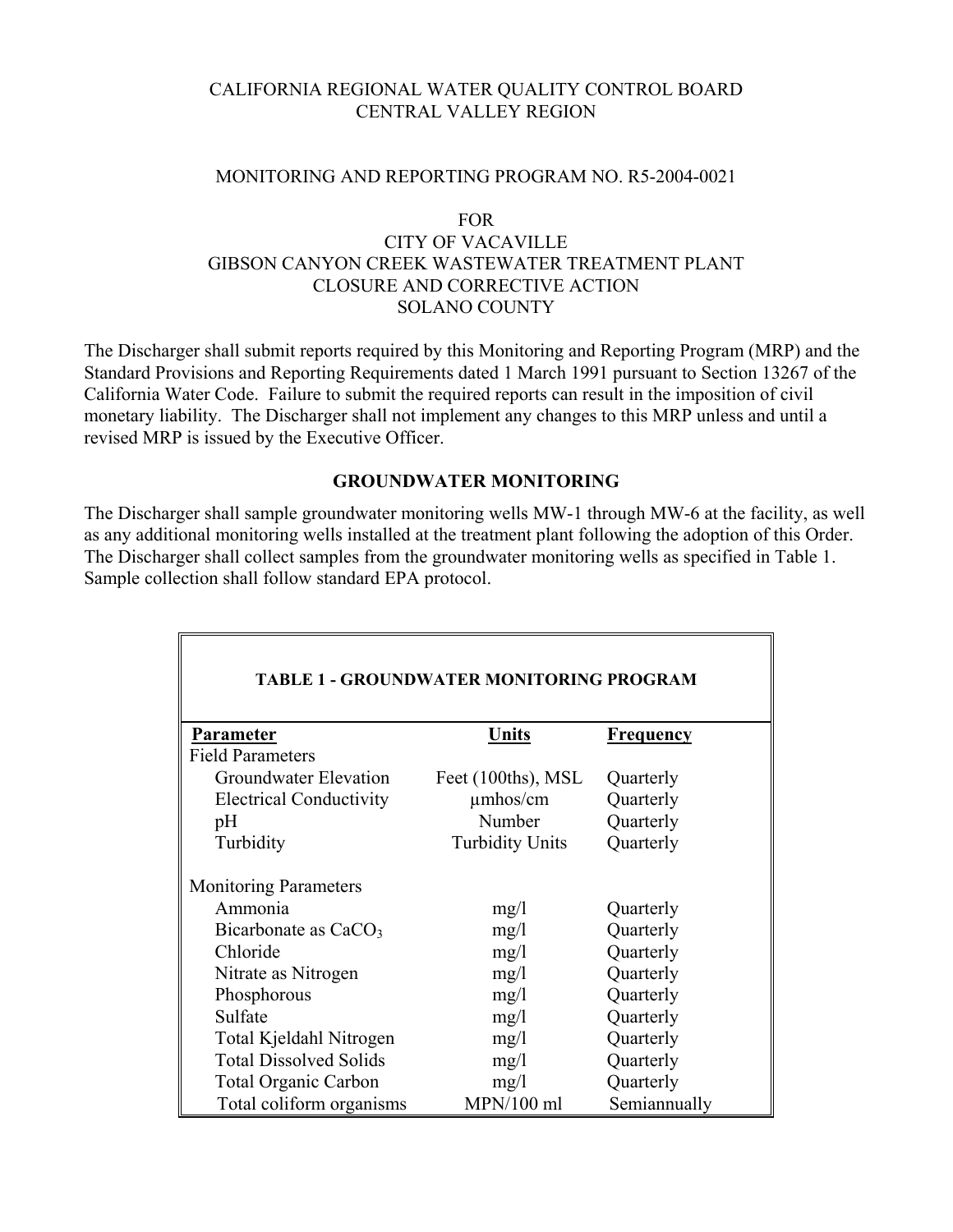## MONITORING AND REPORTING PROGRAM NO. R5-2004-0021 -2-CITY OF VACAVILLE GIBSON CANYON CREEK WASTEWATER TREATMENT PLANT SOLANO COUNTY

The Discharger shall measure the water level in each monitoring well (in feet and hundredths, MSL) and determine groundwater gradient and direction at least quarterly, including the times of expected highest and lowest water level elevations for the respective groundwater body. Groundwater elevations shall be measured for a given groundwater body within a period of time short enough to avoid temporal groundwater flow variations which could preclude accurate determination of groundwater gradient and direction.

## **WASTE DISCHARGE MONITORING**

The Discharger shall monitor the wastewater at the following locations (Sampling Points):

- 1. at the influent to the treatment plant;
- 2. at a location within one of the active aeration ponds;
- 3. at the influent to the stabilization ponds; and
- 4. at a location within one of the active stabilization ponds.

The Discharger shall collect weekly, monthly and quarterly samples from the wastewater in accordance with Table 2.

| <b>Parameter</b>                             | Units            | <u>Frequency</u> |
|----------------------------------------------|------------------|------------------|
| Influent Wastewater Flow Rate <sup>1</sup>   | gallons/day      | Continuous       |
| <b>Electrical Conductivity</b>               | umhos/cm         | Weekly           |
| Ammonia                                      | mg/1             | Monthly          |
| Bicarbonate as $CaCO3$                       | mg/1             | Monthly          |
| Chloride                                     | mg/1             | Monthly          |
| Nitrate as $N3$                              | mg/1             | Monthly          |
| Phosphorous                                  | mg/1             | Monthly          |
| $20^{\circ}$ C BOD <sub>5</sub> <sup>2</sup> | $mg/l$ , lbs/day | Monthly          |
| Sulfate $3$                                  | mg/l             | Monthly          |
| Total Kjeldahl Nitrogen                      | mg/l             | Monthly          |
| <b>Total Dissolved Solids</b>                | mg/1             | Monthly          |
| Total Organic Carbon <sup>3</sup>            | mg/l             | Monthly          |
| Odors $4$                                    | Observation      | Monthly          |
| Freeboard <sup>4</sup>                       | feet             | Monthly          |

## **TABLE 2 – WASTEWATER MONITORING PROGRAM**

Sampling Points 1, 3 and 4 only

 $\frac{3}{4}$  Sampling Point 4 only

Aeration and stabilization ponds only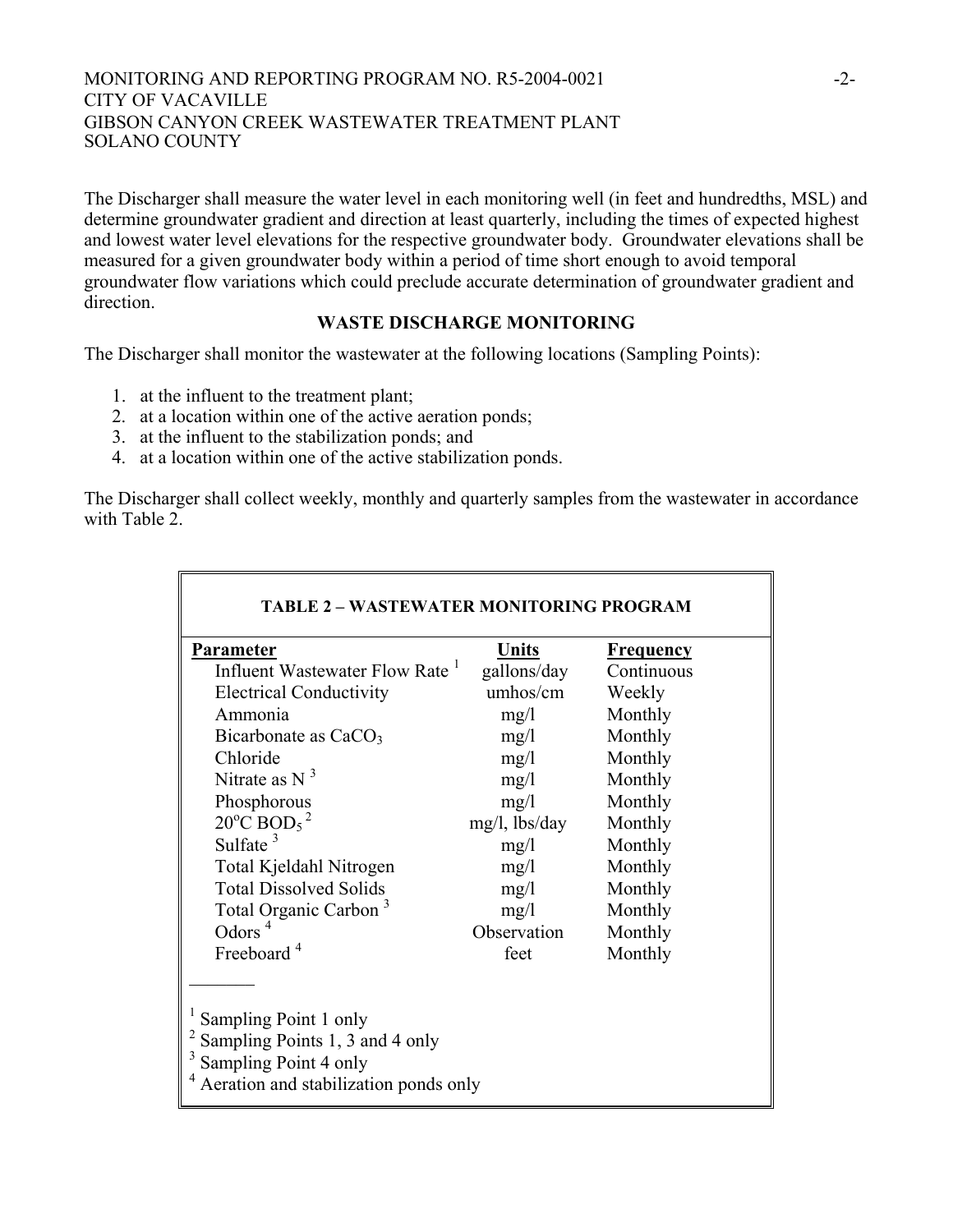## MONITORING AND REPORTING PROGRAM NO. R5-2004-0021 -3-CITY OF VACAVILLE GIBSON CANYON CREEK WASTEWATER TREATMENT PLANT SOLANO COUNTY

# **WATER SUPPLY MONITORING**

A sampling station shall be established where a representative sample of the water supply can be obtained. Water supply monitoring shall be conducted in accordance with Table 3:

# **TABLE 3 – WATER SUPPLY MONITORING PROGRAM**

**Parameter Units Frequency**  Electrical Conductivity umhos/cm Quarterly Total Dissolved Solids mg/l Quarterly

# **REPORTING**

The Discharger shall report field and laboratory test results in quarterly monitoring reports. The Discharger shall submit the quarterly monitoring reports to the Board by **15 January, 15 April, 15 July**  and **15 October** of each year. The Discharger shall arrange the data in tabular form so that the date, the constituents, the concentrations, and the units are readily discernible. A discussion of the monitoring results shall precede the tabular summaries.

As required by the California Business and Professions Code Sections 6735, 7835, and 7835.1, all reports shall be prepared by a registered professional engineer or geologist (or their subordinate) and signed by the registered professional.

Each quarterly report is to include the following information:

- (a) a discussion of the monitoring results and compliance with this MRP and the WDRs;
- (b) tabulated **cumulative** monitoring data including depth to groundwater measurements, groundwater elevations above mean sea level, groundwater analytical data, wastewater analytical data, and wastewater flow rates in gallons per day;
- (c) tabulated **cumulative** monitoring data in electronic format on a 3.5 inch floppy diskette or compact disk;
- (d) a groundwater contour map prepared using groundwater elevation data for the current quarter that shows the hydraulic gradient, flow direction and estimated flow velocity;
- (e) a copy of the laboratory analytical reports and chain of custody; and
- (f) the status of interim measures and other tasks required by this Order.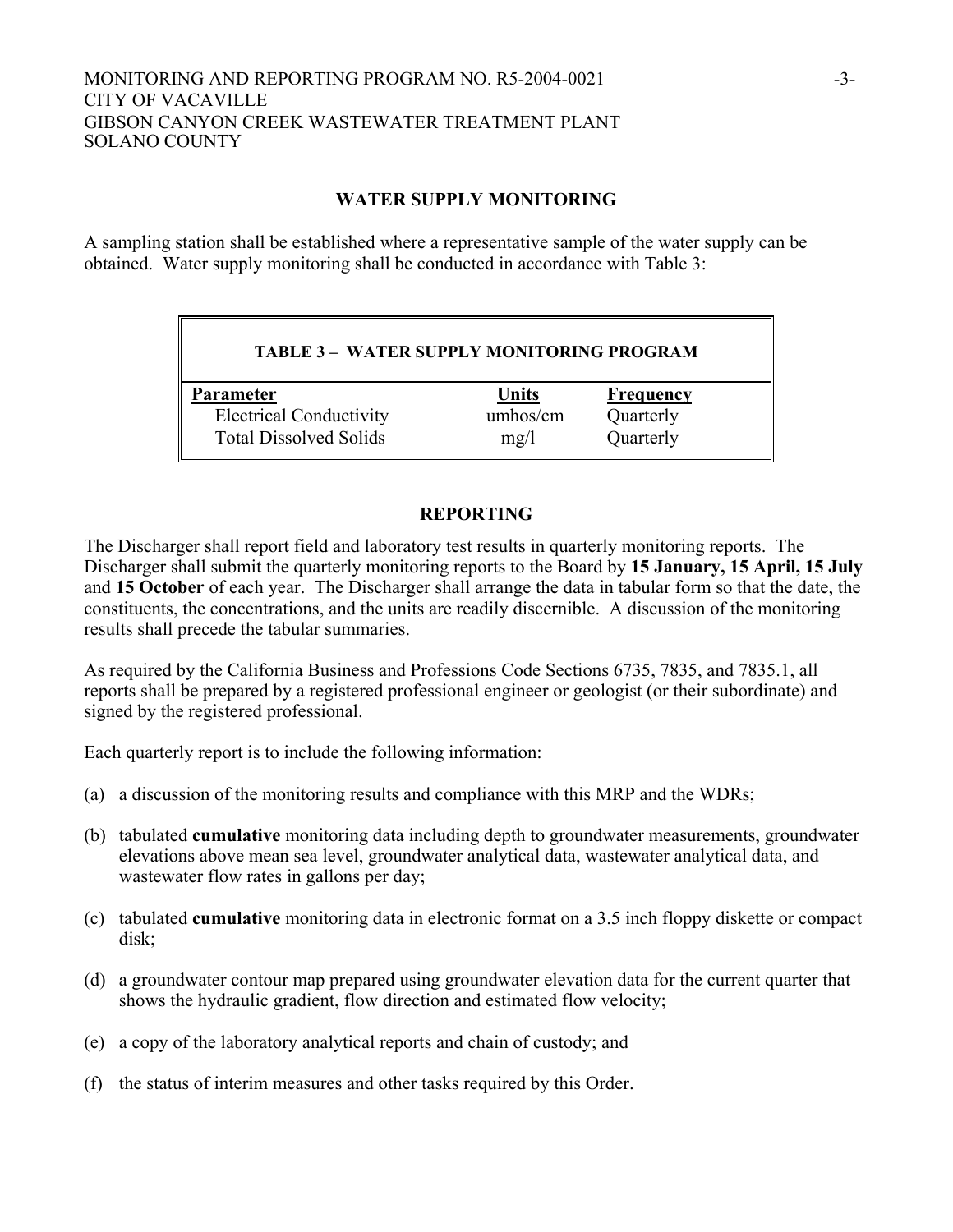## MONITORING AND REPORTING PROGRAM NO. R5-2004-0021 -4-CITY OF VACAVILLE GIBSON CANYON CREEK WASTEWATER TREATMENT PLANT SOLANO COUNTY

The results of any monitoring done more frequently than required at the locations specified in the MRP shall also be reported to the Board.

The Discharger shall implement the above monitoring program on the effective date of this Order.

Ordered by:  $\overline{\phantom{a}}$ 

THOMAS R. PINKOS, Executive Officer

Original signed by

30 January 2004

Date

WLB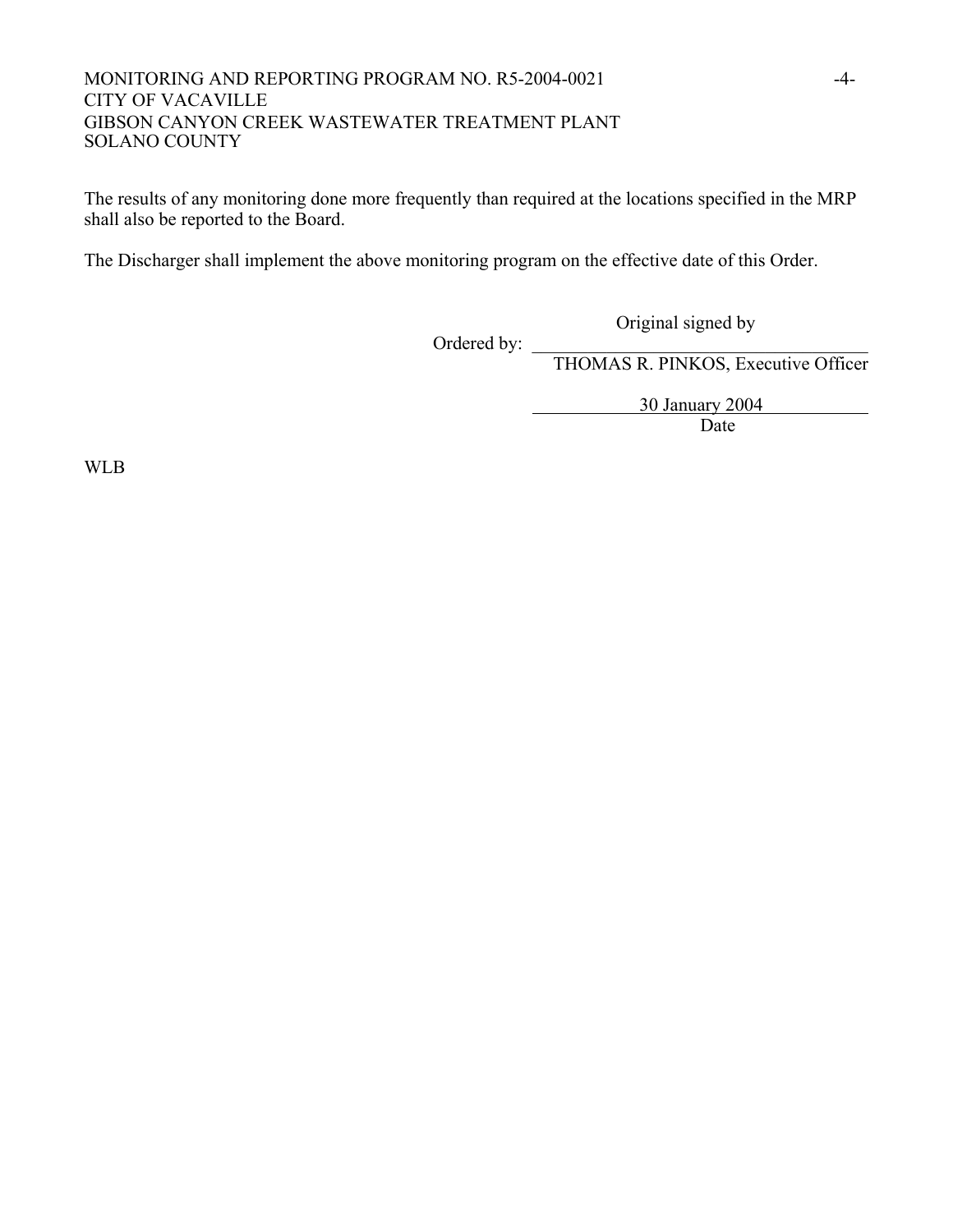# **INFORMATION SHEET**

# WASTE DISCHARGE REQUIREMENTS ORDER NO. R5-2004-0021 CITY OF VACAVILLE GIBSON CANYON CREEK WASTEWATER TREATMENT PLANT CLOSURE AND CORRECTIVE ACTION SOLANO COUNTY

The Gibson Canyon Creek Wastewater Treatment Plant (hereafter Gibson plant) is owned and operated by the City of Vacaville (hereafter Discharger). The Gibson plant accepts wastewater from Mariani Packing Company (hereafter Mariani) and Albertson's Distribution Center (hereafter Albertson's). The Gibson plant was formerly regulated under an NPDES permit to discharge treated wastewater to Gibson Canyon Creek. The Gibson plant no longer discharges to the creek due to a significant reduction in influent flow rate that allows the Discharger to hold all treated wastewater in existing stabilization ponds where it evaporates and percolates. The information reported by the Discharger indicates that the discharge at the Gibson plant is approximately 98% industrial wastewater and 2% sewage.

The Discharger has submitted a substantial amount of wastewater analytical data as required by the previous NPDES permit. For purposes of groundwater protection, the primary threat presented by the wastewater is high salinity. The wastewater also contains high levels of Biochemical Oxygen Demand (BOD) and suspended solids; however, since the treated wastewater is no longer discharged to surface water, salinity becomes the primary threat to water quality. The Discharger has collected wastewater samples at the influent to the Gibson plant and at the stabilization ponds following treatment in the aeration ponds. The constituents measured or analyzed at these locations are electrical conductivity (EC), total dissolved solids (TDS), BOD and total suspended solids. EC and TDS are typically good indicators of the salinity of wastewater. Of these measurements of salinity, EC is less influenced by the presence of organic material in the wastewater and provides a more consistent measure of salinity between the influent wastewater, ponded wastewater, and groundwater. The TDS is also a useful measurement; however, the high BOD in the wastewater complicates the interpretation of the TDS data. Additional wastewater and groundwater characterization is required by this Order as implemented in the Monitoring and Reporting Program.

Table 1 (below) presents the average EC measurements for influent wastewater to the Gibson plant and for wastewater in the northern stabilization pond (North Pond) that has been submitted by the Discharger. The average EC of wastewater in the North Pond from this data is 1,600 umhos/cm.

| Date             | <b>Average Monthly</b><br><b>Plant Influent</b><br>(umbos/cm) | <b>Average Monthly</b><br>North Pond<br>(umhos/cm) | Average Plant<br><b>Influent Flow</b><br>Rate (MGD) |
|------------------|---------------------------------------------------------------|----------------------------------------------------|-----------------------------------------------------|
| May 2001         | 1530                                                          | NS                                                 | 0.097                                               |
| June 2001        | 1353                                                          | NS                                                 | 0.015                                               |
| <b>July 2001</b> | 57                                                            | NS                                                 | 0.145                                               |
| August 2001      | 252                                                           | NS                                                 | 0 178                                               |
| September 2001   | 873                                                           |                                                    |                                                     |

**Table 1 - Wastewater Electrical Conductivity and Flow Data**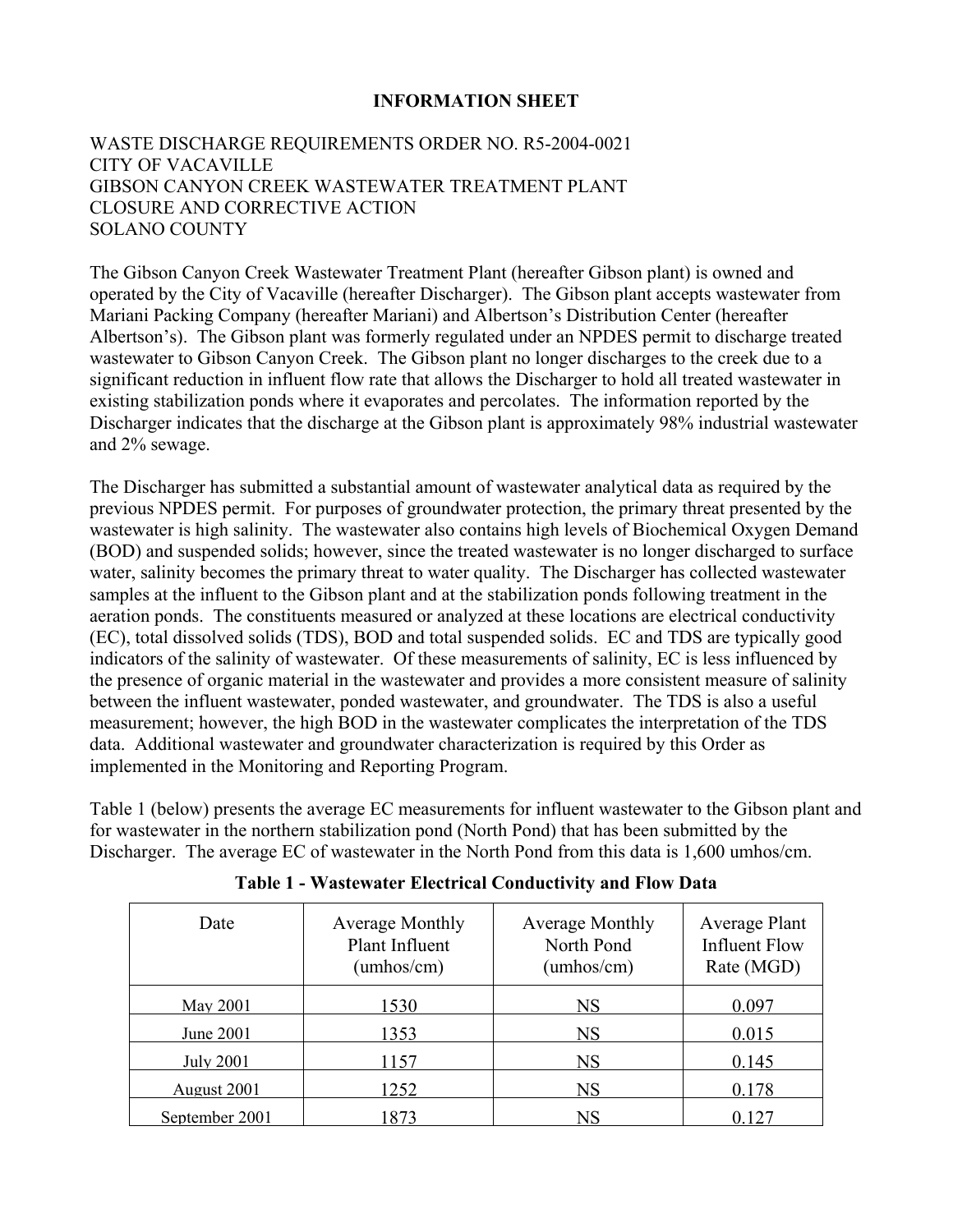# INFORMATION SHEET FOR  $-2$ -WASTE DISCHARGE REQUIREMENTS ORDER NO. R5-2004-0021 CITY OF VACAVILLE GIBSON CANYON CREEK WASTEWATER TREATMENT PLANT SOLANO COUNTY

| Date                     | <b>Average Monthly</b><br>Plant Influent<br>(umbos/cm) | <b>Average Monthly</b><br>North Pond<br>(umbos/cm) | <b>Average Plant</b><br><b>Influent Flow</b><br>Rate (MGD) |
|--------------------------|--------------------------------------------------------|----------------------------------------------------|------------------------------------------------------------|
| October 2001             | 1873                                                   | <b>NS</b>                                          | 0.127                                                      |
| November 2001            | 2434                                                   | <b>NS</b>                                          | 0.105                                                      |
| December 2001            | 1434                                                   | 1120                                               | 0.098                                                      |
| January 2002             | 2380                                                   | 985                                                | 0.096                                                      |
| February 2002            | 2388                                                   | 1025                                               | 0.133                                                      |
| March 2002               | 2072                                                   | 1140                                               | 0.096                                                      |
| April 2002               | 2458                                                   | 1290                                               | 0.139                                                      |
| May 2002                 | 2000                                                   | 1574                                               | 0.096                                                      |
| <b>June 2002</b>         | 2655                                                   | 1665                                               | 0.120                                                      |
| <b>July 2002</b>         | 2808                                                   | 2120                                               | 0.090                                                      |
| August 2002              | 2016                                                   | 2120                                               | 0.122                                                      |
| September 2002           | 1377                                                   | 2550                                               | 0.132                                                      |
| October 2002             | 2166                                                   | 2642                                               | 0.127                                                      |
| November 2002            | 1148                                                   | 2153                                               | 0.136                                                      |
| December 2002            | 2020                                                   | 1605                                               | 0.163                                                      |
| January 2003             | 1934                                                   | 1154                                               | 0.143                                                      |
| February 2003            | 1455                                                   | 1098                                               | 0.164                                                      |
| March 2003               | 2188                                                   | 1060                                               | 0.158                                                      |
| April 2003               | 1878                                                   | 1114                                               | 0.171                                                      |
| May 2003                 | 1963                                                   | 1193                                               | 0.129                                                      |
| June 2003                | 1730                                                   | 1378                                               | 0.167                                                      |
| <b>July 2003</b>         | 1656                                                   | 1540                                               | 0.153                                                      |
| August 2003              | 1163                                                   | 1683                                               | 0.195                                                      |
| September 2003           | 1445                                                   | 1745                                               | ---                                                        |
| <b>AVERAGE</b> (rounded) | 1940                                                   | 1600                                               | 0.130                                                      |

Table 2 (following page) presents groundwater monitoring data from three monitoring wells placed around the stabilization ponds. The average EC for the current background well from this data is 600 umhos/cm. The average EC of MW-2 and MW-3 are 1,900 and 1,580 umhos/cm, respectively. The data in Table 2 indicate that the groundwater downgradient from the ponds has significantly higher salinity than the background groundwater. The most recent data from June 2002 until September 2003 in monitoring well MW-2 appears to be on an increasing trend.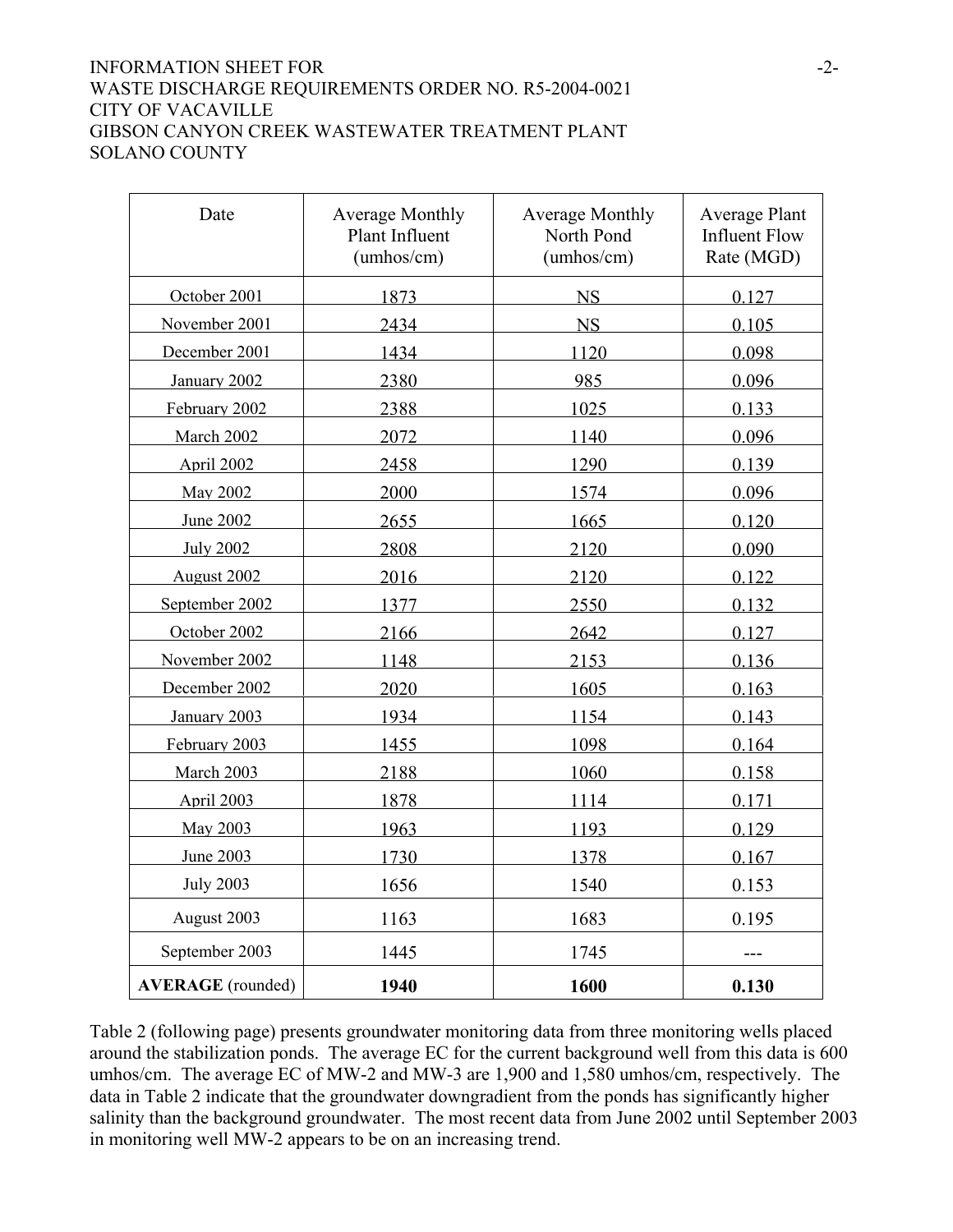# INFORMATION SHEET FOR -3-WASTE DISCHARGE REQUIREMENTS ORDER NO. R5-2004-0021 CITY OF VACAVILLE GIBSON CANYON CREEK WASTEWATER TREATMENT PLANT SOLANO COUNTY

 $\Gamma$ 

| Date                     | MW-1 (background) | MW-2 (detection) | MW-3 (detection) |
|--------------------------|-------------------|------------------|------------------|
| May 2001                 | 562               | 1670             | 1510             |
| June 2001                | 560               | 1680             | 1490             |
| <b>July 2001</b>         | 569               | 1715             | 1512             |
| August 2001              | 572               | 1730             | 1530             |
| September 2001           | 569               | 1710             | 1520             |
| October 2001             | 572               | 1700             | 1520             |
| November 2001            | 576               | 1700             | 1530             |
| December 2001            | 575               | 1670             | 1510             |
| January 2002             | 572               | 1640             | 1500             |
| February 2002            | 557               | 1600             | 1550             |
| March 2002               | 558               | 1640             | 1630             |
| April 2002               | 549               | 1660             | 1640             |
| May 2002                 | 551               | 1680             | 1630             |
| June 2002                | 549               | 1710             | 1640             |
| <b>July 2002</b>         | 562               | 1830             | 1590             |
| August 2002              | 570               | 1910             | 1440             |
| September 2002           | 576               | 1950             | 1540             |
| October 2002             | 582               | 1660             | 1530             |
| November 2002            | 580               | 2020             | 1530             |
| December 2002            | 585               | 2010             | 1560             |
| January 2003             | 593               | 2100             | 1600             |
| February 2003            | 609               | 2140             | 1650             |
| March 2003               | 622               | 2140             | 1710             |
| <b>April 2003</b>        | 641               | 2210             | 1750             |
| May 2003                 | 679               | 2300             | 1730             |
| June 2003                | 667               | 2310             | 1700             |
| <b>July 2003</b>         | 730               | 2330             | 1540             |
| August 2003              | 762               | 2320             | 1560             |
| September 2003           | 840               | 2330             | 1530             |
| <b>AVERAGE</b> (rounded) | 600               | 1900             | 1580             |

# **Table 2 - Groundwater Electrical Conductivity Data** (umhos/cm)

 $\overline{\phantom{a}}$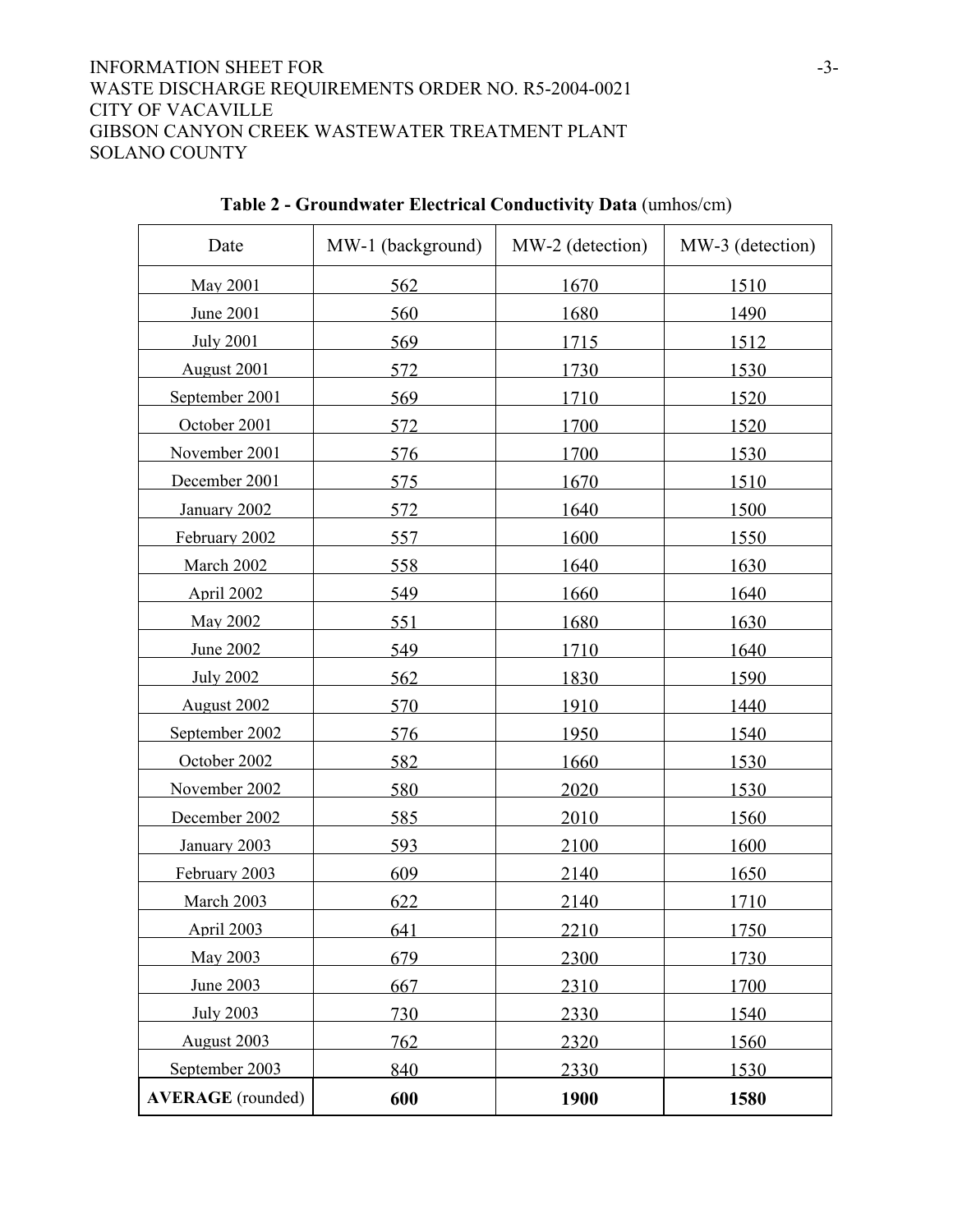## INFORMATION SHEET FOR  $^{4-}$ WASTE DISCHARGE REQUIREMENTS ORDER NO. R5-2004-0021 CITY OF VACAVILLE GIBSON CANYON CREEK WASTEWATER TREATMENT PLANT SOLANO COUNTY

The Basin Plan states that waters shall not contain chemical constituents in concentrations that adversely affect beneficial uses. The applicable EC limits to apply the narrative water quality objectives for Chemical Constituents are 700 umhos/cm for agricultural use and 900 umhos/cm for domestic and municipal supply. The 900 umhos/cm also applies the narrative water quality objective for Tastes and Odors. Since the average EC measurement at the background groundwater monitoring well of 600 umhos/cm is less than both of the applicable water quality limits for EC, and the average EC measurement in the downgradient monitoring wells both significantly exceed those water quality limits, this Order finds that discharge has caused both degradation and pollution of underlying groundwater and has impaired the beneficial uses of groundwater for municipal, domestic and agricultural supply. This Order finds the discharge is not consistent with the applicable water quality objectives and is not in compliance with the Basin Plan. Background well MW-1 also appears to show an increasing trend, indicating that it may not be out of the influent of the ponds.

As proposed by the Discharger, this Order requires the Discharger to conduct interim measures to reduce wastewater salinity, to develop a Corrective Action Plan to address groundwater impacts, and to clean close the ponds. This Order also requires the Discharger to submit several technical reports between March 2004 and November 2006 that address these tasks including interim measures to further reduce the salinity of influent wastewater to the Gibson plant prior to closure; further onsite groundwater characterization (including background); initial characterization of impacts to native soil beneath the ponds; the engineering feasibility of various methods to cleanup groundwater and proposed corrective action; preliminary and final closure plans for clean closure of the ponds; and documentation of the completion of the implementation of corrective action and completion of clean closure of the ponds.

WLB 5 January 2004